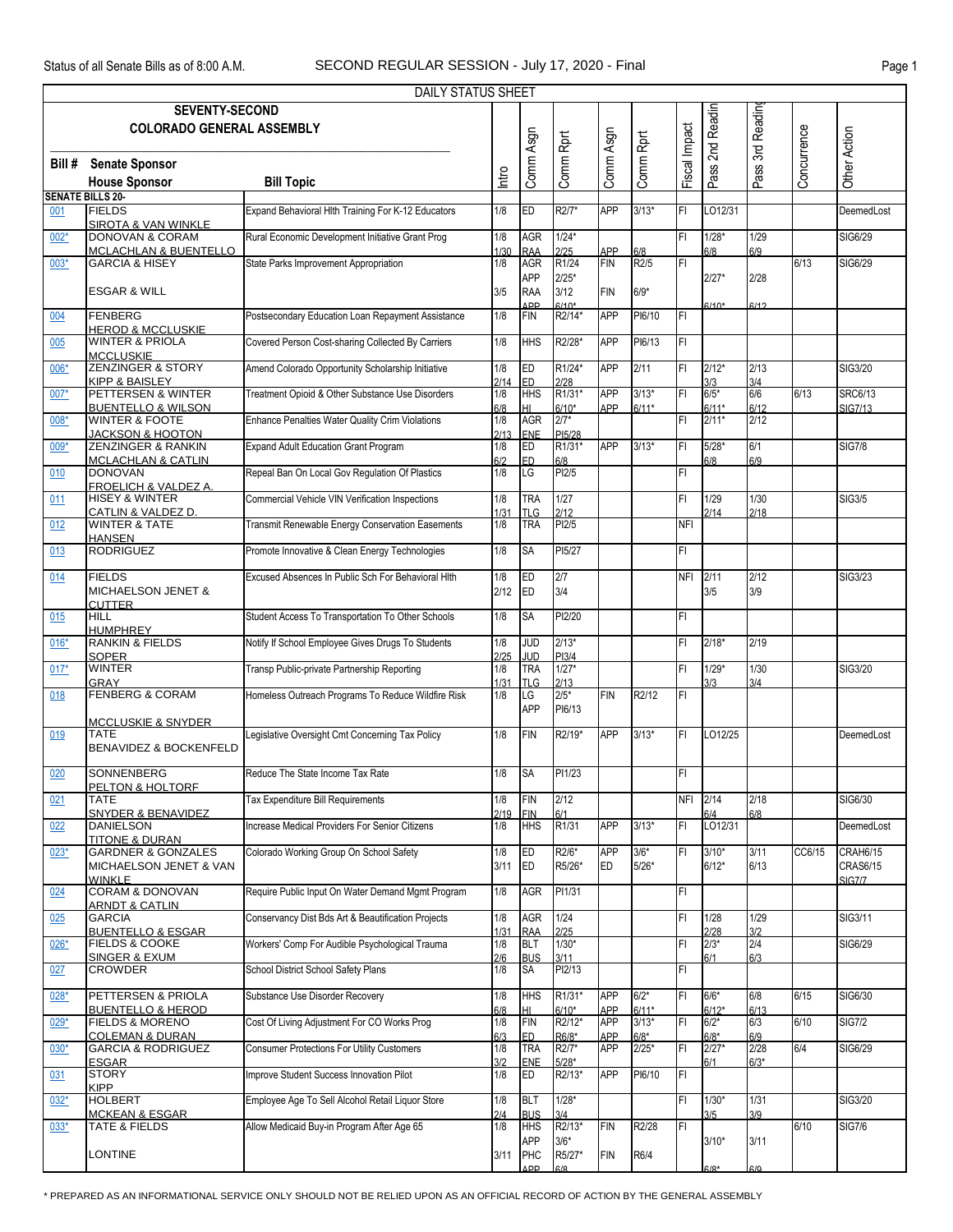|        |                                                                        | <b>DAILY STATUS SHEET</b>                          |             |                          |                            |                          |                    |               |                   |                   |             |                           |
|--------|------------------------------------------------------------------------|----------------------------------------------------|-------------|--------------------------|----------------------------|--------------------------|--------------------|---------------|-------------------|-------------------|-------------|---------------------------|
|        | <b>SEVENTY-SECOND</b><br><b>COLORADO GENERAL ASSEMBLY</b>              |                                                    |             |                          |                            |                          |                    |               | 2nd Readin        | 3rd Reading       |             |                           |
| Bill # | <b>Senate Sponsor</b><br><b>House Sponsor</b>                          | <b>Bill Topic</b>                                  | Intro       | Comm Asgn                | Comm Rprt                  | Comm Asgn                | Comm Rprt          | Fiscal Impact | Pass              | Pass <sup>?</sup> | Concurrence | Other Action              |
| 034    | <b>MORENO &amp; ZENZINGER</b>                                          | <b>Statutory Revision Committee Annual Report</b>  | 1/8         | SA                       | 1/23                       |                          |                    | <b>NFI</b>    | 1/27              | 1/28              |             | <b>SIG3/5</b>             |
| $035*$ | <b>MCKEAN &amp; ARNDT</b><br><b>SCOTT &amp; GINAL</b>                  | Kiosk Program Provider Vehicle & Identity Services | 1/28<br>1/8 | SA<br>SA                 | 217<br>R1/28               | <b>APP</b>               | $3/13*$            | FI            | 2/14<br>$5/28*$   | 2/18<br>6/1       | 6/10        | <b>SIG7/6</b>             |
| $036*$ | <b>GRAY &amp; CARVER</b><br>ZENZINGER & COOKE                          | Emissions Inspection Check Engine Light            | 6/2<br>1/8  | <b>FIN</b><br><b>TRA</b> | R6/4*<br>$1/29*$           | APP                      | 6/8                | FI            | $6/8*$<br>$1/31*$ | 6/9<br>2/3        |             |                           |
| 037    | <b>LISTON &amp; MELTON</b><br><b>RODRIGUEZ &amp; FIELDS</b>            | Trusted Interoperability Platform Advisory Cmt     | 2/4<br>1/8  | ENE<br><b>JUD</b>        | PI5/28<br>2/4              |                          |                    | FI            | 2/5               | 2/6               |             | SIG3/11                   |
|        | <b>SINGER</b>                                                          |                                                    | 2/7         | <b>JUD</b>               | 2/14                       |                          |                    |               | 2/20              | 2/21              |             |                           |
| 038*   | FENBERG<br>JAQUEZ LEWIS & YOUNG                                        | Statewide Biodiesel Blend Reqmnt Diesel Fuel Sales | 1/8<br>2/6  | <b>TRA</b><br>ENE        | $1/29*$<br>PI5/28          |                          |                    | FI            | $1/31*$           | $2/4*$            |             |                           |
| $039*$ | <b>FIELDS &amp; STORY</b><br>VALDEZ A. & ROBERTS                       | Update Accessibility Signage State-owned Facility  | 1/8<br>2/4  | <b>SA</b><br>SA          | $1/28*$<br>$2/28*$         |                          |                    | <b>NFI</b>    | $1/30*$<br>$3/3*$ | 1/31<br>3/4       | 3/5         | SIG3/20                   |
| $040*$ | <b>GINAL &amp; TODD</b>                                                | Require License Practice Genetic Counseling        | 1/8         | <b>HHS</b><br><b>APP</b> | R1/31<br>$2/25*$           | FIN                      | R <sub>2</sub> /5  | FI            | $3/3*$            | 3/4               |             |                           |
|        | <b>BUCKNER &amp; MICHAELSON</b><br><b>JENET</b>                        |                                                    | 3/5         | PHC                      | R3/13                      | <b>FIN</b>               | PI6/1              |               |                   |                   |             |                           |
| $041*$ | <b>COOKE &amp; ZENZINGER</b><br><b>GARNETT</b>                         | National Guard Parks & Wildlife Benefits           | 1/8<br>6/3  | <b>SA</b><br><b>SA</b>   | R1/23<br>$6/5*$            | <b>APP</b>               | $3/13*$            | FI            | $6/2*$<br>$6/8*$  | 6/3<br>6/10       | 6/13        | <b>SIG7/2</b>             |
| $042*$ | <b>RODRIGUEZ &amp; FIELDS</b><br><b>SINGER</b>                         | Extend Cmt Treatment Persons In Crim & Juv Jus Sys | 1/8         | <b>JUD</b>               | R2/4*                      | <b>APP</b><br>APP        | $3/6*$             | FI            | $3/10*$           | 3/11              | 6/9         | SIG6/26                   |
| 043    | <b>TATE</b>                                                            | Out-of-network Provider Reimbursement Rate         | 3/11<br>1/8 | <b>JUD</b><br><b>HHS</b> | $5/26*$<br>1/30            |                          | 6/3                | <b>NFI</b>    | $6/4*$<br>2/3     | 6/8<br>2/4        |             | SIG3/11                   |
| 044    | <b>VALDEZ D</b><br><b>LUNDEEN</b>                                      | Sales & Use Tax Revenue For Transportation         | 2/6<br>1/8  | HI<br>SA                 | 2/19<br>PI1/30             |                          |                    | FI            | 2/21              | 2/27              |             |                           |
| 045    | <b>CARVER</b><br><b>TATE</b>                                           | <b>CDPHE Hospital License Requirements</b>         | 1/8         | <b>HHS</b>               | PI1/30                     |                          |                    | FI            |                   |                   |             |                           |
| 046    | <b>VALDEZ D</b><br><b>TATE</b>                                         | Clarify Double Electrical Inspection Fees If Late  | 1/8         | <b>BLT</b>               | 1/28                       |                          |                    | FI            | 1/30              | 1/31              |             | DeemedLost                |
| 047    | <b>ARNDT</b><br><b>WILLIAMS A. &amp; TATE</b>                          | Fin Inst Agent Analyses Not Real Estate Appraisal  | 2/4<br>1/8  | <b>BUS</b><br><b>BLT</b> | 3/11<br>1/28               |                          |                    | <b>NFI</b>    | LO12/31<br>1/30   | 1/31              |             | SIG3/11                   |
|        | <b>KRAFT-THARP &amp; VAN</b><br><b>WINKLE</b>                          |                                                    | 2/4         | <b>BUS</b>               | 2/20                       |                          |                    |               | 2/25              | 2/27              |             |                           |
| 048    | <b>DONOVAN &amp; CORAM</b><br><b>ROBERTS &amp; CATLIN</b>              | Study Strengthening Water Anti-speculation Law     | 1/8<br>1/31 | <b>AGR</b><br><b>RAA</b> | 1/24<br>2/20               |                          |                    | FI            | 1/28<br>2/25      | 1/29<br>2/27      |             | SIG3/11                   |
| 049    | <b>GARDNER</b><br><b>CARVER &amp; BECKMAN</b>                          | Senior Property Tax Exemption Medical Necessity    | 1/8         | <b>SA</b>                | PI1/30                     | <b>FIN</b>               |                    | FI            |                   |                   |             |                           |
| 050    | <b>WOODWARD</b><br><b>BAISLEY</b>                                      | Eligible Educator Supplies Tax Credit              | 1/8         | <b>FIN</b>               | PI2/7                      |                          |                    | FI            |                   |                   |             |                           |
| $051*$ | <b>PRIOLA</b><br><b>VALDEZ A</b>                                       | License Plate Expiration On Change Of Ownership    | 1/8         | <b>TRA</b><br><b>APP</b> | R1/29*<br>$3/13*$          | <b>FIN</b>               | R2/12*             | FI            | $6/4*$            | 6/5               |             | SAD6/13<br><b>HRE6/15</b> |
| 052    | CORAM & ZENZINGER<br><b>WILSON</b>                                     | Smart School Bus Safety Pilot Program              | 6/5<br>1/8  | ED<br><b>APP</b>         | R6/9<br>$1/31*$<br>PI6/10  | APP<br><b>FIN</b>        | R2/21*             | IFI.          | $6/10*$           | 16/12             |             | V7/11                     |
| 053    | <b>BRIDGES</b>                                                         | Retail Liquor Stores Additional Licenses           | 1/8         | <b>BLT</b>               | PI2/6                      | <b>FIN</b>               |                    | FI.           |                   |                   |             |                           |
| 054    | <b>CORAM</b><br><b>MCLACHLAN</b>                                       | Rural Development Grant Program Creation           | 1/8         | AGR                      | PI2/7                      |                          |                    | FI.           |                   |                   |             |                           |
| $055*$ | PRIOLA & STORY<br><b>CUTTER &amp; ARNDT</b>                            | Incentivize Development Recycling End Markets      | 1/8<br>6/8  | <b>BLT</b><br><b>ENE</b> | R2/11<br>6/9               | <b>APP</b><br>APP        | $3/13*$<br>$6/10*$ |               | $6/5*$<br>$6/10*$ | 6/6<br>6/12       | 6/13        | <b>SIG7/13</b>            |
| $056*$ | <b>CROWDER</b>                                                         | Surplus Mil Vehicles Highway Use If Firefighting   | 1/8         | <b>SA</b>                | R1/28                      | <b>APP</b>               | 2/11               | FI            | 2/12              | 2/13              | 6/9         | <b>SIG7/13</b>            |
| $057*$ | <b>WILL &amp; MCLACHLAN</b><br>LEE                                     | Fire Prevention & Control Employee Benefits        | 2/14<br>1/8 | <b>TLG</b><br>FIN        | R3/4*<br>R <sub>1/29</sub> | <b>APP</b><br><b>APP</b> | $3/13*$<br>$3/6*$  | FI            | $6/4*$<br>$3/10*$ | 6/8<br>3/11       |             | SIG6/29                   |
| 058    | <b>SNYDER &amp; CUTTER</b><br><b>MARBLE</b>                            | Facilitate Asphalt Shingle Recycling               | 3/11<br>1/8 | <b>FIN</b><br>LG         | 6/1<br>PI2/12              | APP                      | 6/3                | FI            | 6/8               | 6/9               |             |                           |
| $059*$ | <b>SAINE</b><br><b>HISEY</b>                                           | Sexual Assault On A Student By An Educator         | 1/8         | <b>JUD</b>               | $2/13*$                    | APP                      | 2/25               | FI            | $2/27*$           | 2/28              |             |                           |
| 060    | LARSON<br><b>GONZALES &amp; RODRIGUEZ</b><br><b>GONZALES-GUTIERREZ</b> | Crim Jus System Operational Processes Study        | 3/2<br>1/8  | <b>JUD</b><br><b>JUD</b> | PI5/26<br>R1/30*           | <b>APP</b>               | PI6/10             | IFI.          |                   |                   |             |                           |
| 061*   | <b>FOOTE</b><br><b>BECKER</b>                                          | Yield To Bicycles In Bicycle Lanes                 | 1/8<br>2/7  | JUD<br>2/21              | $2/4*$                     |                          |                    | FI.           | $2/5*$<br>$2/28*$ | 2/6<br>3/2        | 3/3         | SIG3/20                   |
| 062    | <b>GARDNER &amp; LEE</b>                                               | Enactment of CRS 2019                              | 1/8         | <b>JUD</b>               | 1/23                       |                          |                    | FI            | 1/27              | 1/28              |             | <b>SIG3/5</b>             |
| $063*$ | <b>HEROD &amp; SOPER</b><br>LEE.                                       | Recodify Statutes Concerning Dept Of Law           | 1/28<br>1/8 | JUD<br><b>JUD</b>        | 2/14<br>$1/23*$            |                          |                    | <b>NFI</b>    | 2/20<br>$1/27*$   | 2/21<br>1/28      |             | SIG3/11                   |
| 064    | <b>WEISSMAN &amp; MCKEAN</b><br><b>FOOTE</b>                           | Auth AG Challenge Fed-reviewed Mergers & Antitrust | 1/28<br>1/8 | <b>JUD</b><br><b>JUD</b> | 2/10<br>2/6                |                          |                    | <b>NFI</b>    | 2/18<br>2/10      | 2/19<br>2/11      |             | SIG3/20                   |
| 065*   | <b>SOPER &amp; TIPPER</b><br><b>HANSEN</b>                             | Limit Mobile Electronic Devices While Driving      | 2/13<br>1/8 | <b>JUD</b><br><b>TRA</b> | 2/28<br>R2/12*             | <b>APP</b>               | $2/25*$            | FI            | 3/3<br>$2/27*$    | 3/4<br>2/28       |             |                           |
| 066    | <b>ROBERTS</b><br><b>PRIOLA</b>                                        | Highly Effective Teachers & Low-performing Schools | 3/2<br>1/8  | <b>TLG</b><br>SA         | PI5/27<br>PI1/30           | IUD.                     |                    | FL            |                   |                   |             |                           |
| 067    | <b>BUENTELLO &amp; SAINE</b><br><b>CROWDER</b>                         | Vehicle Specific Ownership Tax Actual Price        | 1/9         | FIN                      | PI2/5                      |                          |                    | FI.           |                   |                   |             |                           |
| 068*   | <b>MORENO</b>                                                          | Interstate Branches For State Credit Unions        | 1/10        | BLT                      | $2/11*$                    |                          |                    | FI            | $2/12*$           | 2/13              |             | SIG6/29                   |
|        | <b>MULLICA</b>                                                         |                                                    |             | $2/14$ BUS               | 3/12                       |                          |                    |               | 6/4               | 6/8               |             |                           |

\* PREPARED AS AN INFORMATIONAL SERVICE ONLY SHOULD NOT BE RELIED UPON AS AN OFFICIAL RECORD OF ACTION BY THE GENERAL ASSEMBLY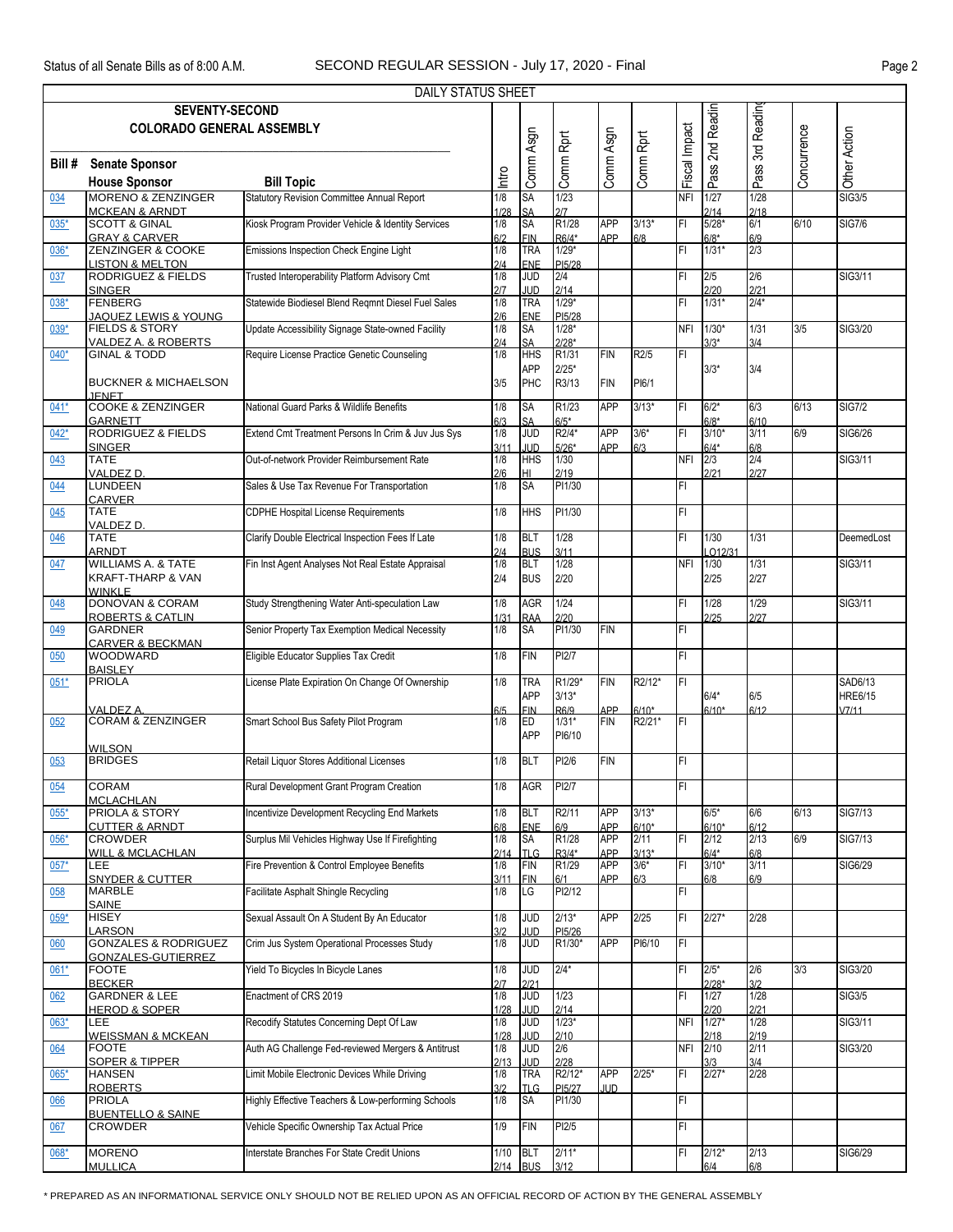|        |                                                                | DAILY STATUS SHEET                                  |              |                          |                   |                          |                 |               |                   |                  |             |                           |
|--------|----------------------------------------------------------------|-----------------------------------------------------|--------------|--------------------------|-------------------|--------------------------|-----------------|---------------|-------------------|------------------|-------------|---------------------------|
|        | <b>SEVENTY-SECOND</b>                                          |                                                     |              |                          |                   |                          |                 |               | Pass 2nd Readin   |                  |             |                           |
|        | <b>COLORADO GENERAL ASSEMBLY</b>                               |                                                     |              |                          |                   |                          |                 | Fiscal Impact |                   | 3rd Readin       |             |                           |
|        |                                                                |                                                     |              | Comm Asgn                | Comm Rprt         | Comm Asgn                | Comm Rprt       |               |                   |                  | Concurrence | Other Action              |
| Bill # | <b>Senate Sponsor</b><br><b>House Sponsor</b>                  | <b>Bill Topic</b>                                   | Intro        |                          |                   |                          |                 |               |                   | Pass ?           |             |                           |
| 069    | <b>GARCIA</b>                                                  | Disabled Veterans Free State Park Access            | 1/10         | SA                       | 1/23              |                          |                 | FI            | 1/27              | 1/28             |             | SIG3/11                   |
|        | <b>BUENTELLO</b>                                               |                                                     | 1/28         | <b>RAA</b>               | 2/14              |                          |                 |               | 2/20              | 2/21             |             |                           |
| 070    | <b>CORAM &amp; LEE</b>                                         | <b>Traffic Offense Classification And Penalties</b> | $1/10$       | <b>TRA</b><br><b>APP</b> | $3/2*$<br>PI6/13  | <b>FIN</b>               | R3/11*          | FI            |                   |                  |             |                           |
|        | <b>CATLIN &amp; GRAY</b>                                       |                                                     |              |                          |                   |                          |                 |               |                   |                  |             |                           |
| $071*$ | <b>SMALLWOOD &amp; FIELDS</b><br><b>MICHAELSON JENET &amp;</b> | Permissible Uses Of State-owned Motor Vehicles      | 1/10<br>1/28 | SA<br><b>TLG</b>         | 1/23<br>2/5       |                          |                 | <b>NFI</b>    | $1/27*$<br>2/10   | 1/28<br>2/12     |             | <b>SIG3/5</b>             |
|        | <b>BOCKENFELD</b>                                              |                                                     |              |                          |                   |                          |                 |               |                   |                  |             |                           |
| 072    | <b>GARDNER</b><br>LARSON                                       | Human Sexuality Education Notification Requirement  | 1/10         | <b>SA</b>                | PI2/4             |                          |                 | FI.           |                   |                  |             |                           |
| $073*$ | PETTERSEN & STORY                                              | No 529 Acct Income Tax Deduction for K-12 Expenses  | $1/10$       | ED                       | R1/23*            | <b>APP</b>               | $2/25*$         | FI            | $2/27*$           | 2/28             |             |                           |
| 074    | <b>BUENTELLO &amp; CUTTER</b><br><b>LUNDEEN</b>                | Bonuses For Highly Effective Teachers               | 3/2<br>1/13  | <b>ED</b><br>FIN         | PI5/26<br>PI2/12  |                          |                 | FI.           |                   |                  |             |                           |
|        | <b>WILLIAMS D.</b>                                             |                                                     |              |                          |                   |                          |                 |               |                   |                  |             |                           |
| 075    | <b>CROWDER</b>                                                 | Competency Evaluations By Advanced Practice Nurses  | 1/13         | <b>SA</b>                | PI2/6             |                          |                 | FI.           |                   |                  |             |                           |
| 076    | LEE                                                            | Parole Eligibility For Youthful Offenders           | 1/13         | <b>JUD</b>               | R2/20*            | <b>APP</b>               | PI6/10          | FI            |                   |                  |             |                           |
| 077    | GONZALES-GUTIERREZ<br><b>WOODWARD</b>                          | Born Alive Child Physician Relationship             | 1/13         | <b>SA</b>                | PI2/4             |                          |                 | FI.           |                   |                  |             |                           |
|        | <b>SANDRIDGE</b>                                               |                                                     |              |                          |                   |                          |                 |               |                   |                  |             |                           |
| $078*$ | <b>DONOVAN</b><br><b>GARNETT &amp; NEVILLE</b>                 | Dogs On Restaurant Patios                           | 1/13<br>2/14 | <b>BLT</b><br><b>BUS</b> | $2/11*$<br>3/5    |                          |                 | FI            | $2/12*$<br>$3/9*$ | 2/13<br>RR3/10   |             | SAD3/13<br><b>HRE3/14</b> |
|        |                                                                |                                                     |              |                          |                   |                          |                 |               | $3/11*$           | 3/12             |             | SIG3/23                   |
| 079    | FIELDS & HISEY<br>VALDEZ D.                                    | Method Of Notifying People Of Amber Alerts          | 1/13<br>2/4  | <b>SA</b><br><b>SA</b>   | 1/28<br>2/28      |                          |                 | <b>NFI</b>    | 1/30<br>3/3       | 1/31<br>3/4      |             | SIG3/20                   |
| 080    | <b>RODRIGUEZ</b>                                               | <b>Consumer Protection Act Damages</b>              | 1/13         | <b>JUD</b>               | 2/20              |                          |                 | FI.           | 3/3               | $\overline{3}/4$ |             |                           |
| 081    | <b>WOODROW</b><br><b>DANIELSON &amp; BRIDGES</b>               | School Info For Apprenticeship Directory            | 5/27<br>1/13 | <b>FIN</b><br>ED         | PI6/4<br>2/7      |                          |                 | FI            | 2/11              | 2/12             |             | SIG3/20                   |
|        | <b>SULLIVAN &amp; LARSON</b>                                   |                                                     | 2/13         | <b>ED</b>                | 2/28              |                          |                 |               | 3/3               | 3/4              |             |                           |
| 082    | <b>HISEY &amp; TODD</b><br><b>LANDGRAF &amp; LONTINE</b>       | Dept Of Military & Veterans Affairs Awards          | 1/13         | <b>SA</b>                | 1/28<br>2/26      |                          |                 | <b>NFI</b>    | 1/30<br>2/28      | 1/31             |             | SIG3/20                   |
| 083*   | <b>GONZALES</b>                                                | Prohibit Courthouse Civil Arrest                    | 2/4<br>1/13  | <b>SA</b><br><b>JUD</b>  | $1/30*$           |                          |                 | FI            | $2/3*$            | 3/2<br>2/4       |             | SIG3/23                   |
| 084    | <b>HEROD</b><br><b>MARBLE</b>                                  | Prohibit Requiring Employee Immunization            | 2/6<br>1/13  | JUD<br><b>SA</b>         | 2/26<br>PI2/11    |                          |                 | FI            | 3/4               | 3/5              |             |                           |
|        | <b>SAINE</b>                                                   |                                                     |              |                          |                   |                          |                 |               |                   |                  |             |                           |
| 085*   | <b>ZENZINGER &amp; GARDNER</b>                                 | Sex Offender Community Corrections Requirements     | 1/13         | <b>JUD</b>               | $2/11*$           |                          |                 | FI.           | $2/12*$           | 2/13             | 6/9         | <b>SIG7/7</b>             |
|        | <b>MICHAELSON JENET &amp;</b><br><b>SOPER</b>                  |                                                     | 2/14         | <b>JUD</b>               | $3/6*$            |                          |                 |               | $6/4*$            | 6/8              |             |                           |
| 086    | <b>WILLIAMS A. &amp; HOLBERT</b>                               | Alcohol Beverage License & Permit Expiration        | 1/13         | BLT                      | $1/30$            |                          |                 | FI            | 2/3               | 2/4              |             | SIG3/20                   |
| 087*   | <b>SNYDER &amp; MCKEAN</b><br>TODD                             | Require Credentials Central Service Technicians     | 2/6<br>1/13  | <b>BUS</b><br><b>HHS</b> | 3/5<br>$2/6*$     |                          |                 | FI.           | $2/10*$           | 3/10<br>2/11     |             | <b>SRC2/11</b>            |
|        | <b>MULLICA</b><br><b>FIELDS</b>                                | Evidentiary Rules When Interference With Witness    | 2/12<br>1/13 | <b>PHC</b><br><b>JUD</b> | 3/5<br>2/11       |                          |                 | FI            | 012/31<br>2/12    | 2/13             | 6/9         | DeemedLost<br>SIG6/26     |
| 088*   | <b>ROBERTS &amp; SOPER</b>                                     |                                                     | 2/14         | <b>JUD</b>               | $3/11*$           |                          |                 |               | $6/4*$            | 6/8              |             |                           |
| 089    | DANIELSON & GARCIA                                             | Educator Pay Raise Fund                             | 1/13         | ED                       | R1/30*            | <b>APP</b>               | $3/13*$         | FI            | LO12/31           |                  |             | DeemedLost                |
| $090*$ | GONZALES-GUTIERREZ<br><b>WINTER</b>                            | Limit Liability For Food Donations To Nonprofits    | 1/13         | <b>SA</b>                | $1/30*$           |                          |                 | FI            | $2/3*$            | 2/4              | 6/4         | <b>SIG6/26</b>            |
|        | <b>ESGAR &amp; TITONE</b><br><b>ZENZINGER &amp;</b>            | Minimum Pay For State Military Forces               | 2/6<br>1/13  | ENE<br><b>SA</b>         | $3/12*$<br>1/28   |                          |                 | CFI           | $6/1*$<br>1/30    | 6/3<br>1/31      |             | <b>SIG3/18</b>            |
| 091    | SONNENBERG                                                     |                                                     | 2/4          | <b>SA</b>                | 2/26              |                          |                 |               | 2/28              | 3/2              |             |                           |
|        | <b>EXUM &amp; HOLTORF</b>                                      | Robotic Device Deliver Cargo                        | 1/13         | <b>BLT</b>               | PI2/27            |                          |                 | FI.           |                   |                  |             |                           |
| 092    | <b>BRIDGES</b>                                                 |                                                     |              |                          |                   |                          |                 |               |                   |                  |             |                           |
| 093*   | <b>FOOTE &amp; FENBERG</b>                                     | Consumer And Employee Dispute Resolution Fairness   | 1/13         | <b>JUD</b>               | $1/30*$           |                          |                 | FI.           | $2/6*$            | $3/9*$           |             |                           |
| 094    | <b>JACKSON &amp; WEISSMAN</b><br><b>PRIOLA</b>                 | Plug-in Electric Motor Vehicle Registration Fees    | 5/27<br>1/13 | <b>FIN</b><br><b>TRA</b> | PI6/4<br>PI2/14   |                          |                 | FI.           |                   |                  |             |                           |
|        |                                                                |                                                     |              |                          |                   |                          |                 | FI.           |                   |                  |             |                           |
| 095*   | <b>HOLBERT &amp; GARCIA</b><br><b>BOCKENFELD &amp; COLEMAN</b> | Middle School Students Concurrent Enrollment Info   | 1/13<br>6/11 | ED<br><b>SA</b>          | R2/7*<br>6/11     | <b>APP</b><br><b>APP</b> | $6/10*$<br>6/11 |               | $6/10*$<br>6/11   | 6/11<br>6/12     |             | SIG6/29                   |
| 096*   | <b>RODRIGUEZ &amp; HOLBERT</b>                                 | Remote Notaries Protect Privacy                     | 1/14         | <b>JUD</b>               | R2/13*            | <b>APP</b>               | $3/6*$          | FI            | $3/10*$           | 3/11             | 6/9         | <b>SIG6/26</b>            |
| 097    | <b>DURAN &amp; CARVER</b><br><b>HOLBERT</b>                    | Unemployment Insurance Marijuana-licensed Business  | 3/11<br>1/14 | <b>BUS</b><br><b>BLT</b> | R5/28*<br>2/13    | APP                      | $6/3*$          | FI.           | $6/4*$<br>2/18    | 6/8<br>2/19      |             |                           |
|        | <b>VAN WINKLE</b>                                              |                                                     | 2/25         | <b>BUS</b>               | PI5/28            |                          |                 |               |                   |                  |             |                           |
| 098    | COOKE<br><b>SNYDER</b>                                         | Disaster Response First Informer Broadcaster        | 1/14         | <b>SA</b>                | PI2/6             |                          |                 | <b>NFI</b>    |                   |                  |             |                           |
| 099    | <b>RANKIN</b>                                                  | Thresholds For Sales Tax Collection Requirements    | 1/14         | <b>FIN</b>               | PI2/5             |                          |                 | FI            |                   |                  |             |                           |
| $100*$ | WILL<br><b>GONZALES &amp; TATE</b>                             | Repeal The Death Penalty                            | 1/14         | <b>JUD</b>               | 1/28              |                          |                 | FI            | $1/30*$           | 1/31             |             | SIG3/23                   |
|        | <b>ARNDT &amp; BENAVIDEZ</b>                                   |                                                     | 2/4          | <b>JUD</b>               | 2/19              |                          |                 |               | 2/25              | 2/26             |             |                           |
| 101    | SONNENBERG                                                     | Investigation Process For Pesticide Applicators     | 1/14         | <b>AGR</b><br>APP        | R2/14*<br>PI6/13  | <b>FIN</b>               | R2/28           | FI            |                   |                  |             |                           |
|        |                                                                |                                                     |              |                          |                   |                          |                 |               |                   |                  |             |                           |
| $102*$ | <b>GINAL &amp; COOKE</b><br><b>CARAVEO &amp; TITONE</b>        | Provider Disclose Discipline Convict Sex Offense    | 1/14<br>2/13 | <b>JUD</b><br>Iнг        | $2/6*$<br>$3/11*$ |                          |                 | FI            | $2/10*$<br>$6/1*$ | 2/11<br>6/5      | 6/8         | SIG6/29                   |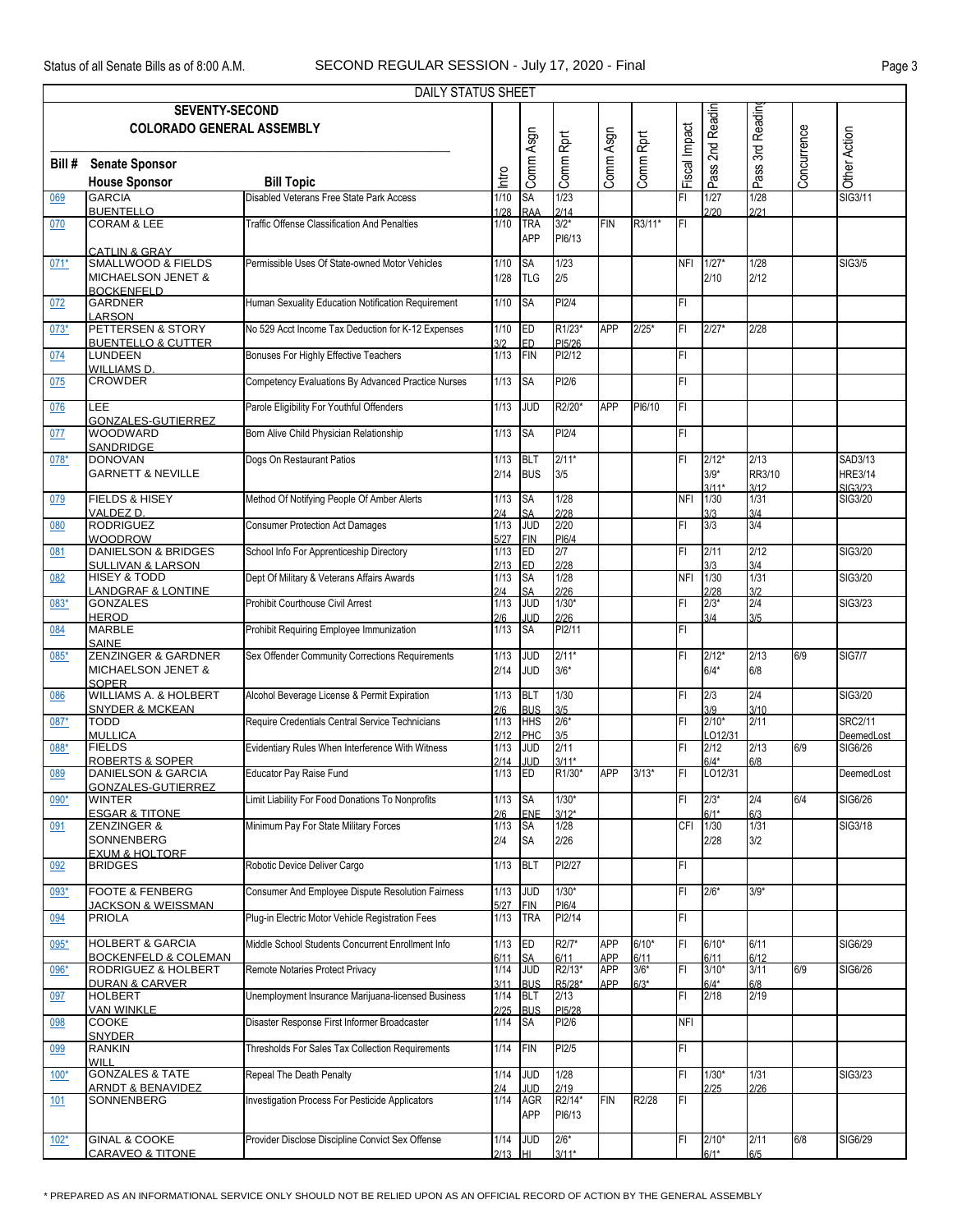|            |                                                              | <b>DAILY STATUS SHEET</b>                            |                   |                          |                             |                   |               |               |                   |                  |             |                |
|------------|--------------------------------------------------------------|------------------------------------------------------|-------------------|--------------------------|-----------------------------|-------------------|---------------|---------------|-------------------|------------------|-------------|----------------|
|            | <b>SEVENTY-SECOND</b><br><b>COLORADO GENERAL ASSEMBLY</b>    |                                                      |                   |                          |                             |                   |               |               | Pass 2nd Readin   | Pass 3rd Reading |             |                |
| Bill #     | <b>Senate Sponsor</b><br><b>House Sponsor</b>                | <b>Bill Topic</b>                                    | Intro             | Comm Asgn                | Comm Rprt                   | Comm Asgn         | Comm Rprt     | Fiscal Impact |                   |                  | Concurrence | Other Action   |
| 103        | <b>TATE</b>                                                  | Common Guidelines School District Open Enrollment    | 1/14              | <b>SA</b>                | R3/10*                      | <b>APP</b>        | PI6/13        | FI            |                   |                  |             |                |
| $104*$     | <b>COOKE</b>                                                 | Powers Of Bureau Of Animal Protection Agents         | 1/14              | LG                       | R2/12*                      | <b>APP</b>        | $3/6*$        | FI            | $3/10*$           | 3/11             | 6/9         | SIG6/29        |
| 105        | <b>ROBERTS</b><br><b>SCOTT</b>                               | Daylight Saving Time Observed Year Round             | 3/11<br>1/14      | <b>RAA</b><br><b>SA</b>  | R5/27<br>PI2/20             | APP               | $6/3*$        | FI            | $6/4*$            | 6/8              |             |                |
| $106*$     | <b>WOODWARD &amp; GINAL</b><br><b>KIPP &amp; TITONE</b>      | Consent To Shelter And Services By Homeless Youth    | 1/15              | LG<br>PHC                | $2/20*$<br>$3/12*$          |                   |               | FI            | $2/24*$<br>6/1    | 2/25<br>6/3      |             | SIG6/26        |
| 107        | <b>GINAL</b><br><b>MULLICA &amp; JACKSON</b>                 | Drug Production Costs Transparency Analysis Report   | 2/28<br>1/15      | <b>HHS</b>               | R2/14*                      | <b>APP</b>        | $3/13*$       | FI            | LO12/31           |                  |             | DeemedLost     |
| $108*$     | <b>GONZALES</b><br><b>GONZALES-GUTIERREZ</b>                 | Landlord Prohibitions Tenant Citizenship Status      | 1/15<br>2/4       | LG<br><b>BUS</b>         | $1/29*$<br>PI5/27           |                   |               | FI            | $1/31*$           | 2/3              |             |                |
| 109        | <b>GARDNER</b>                                               | Short-term Rentals Property Tax                      | $1/15$            | <b>FIN</b>               | PI2/12                      |                   |               | FI            |                   |                  |             |                |
| $110*$     | <b>WILLIAMS A. &amp; HOLBERT</b><br><b>SNYDER</b>            | Penalties For Liquor Law Violations                  | 1/15              | <b>BLT</b><br><b>BUS</b> | R1/28                       | <b>APP</b><br>APP | $3/6*$<br>6/3 | FI            | $3/10*$<br>$6/4*$ | 3/11<br>6/8      | 6/9         | <b>SIG7/13</b> |
| 111        | <b>HISEY</b><br>SOPER & VALDEZ D.                            | School Transportation Grant Program                  | 3/11<br>1/15      | <b>SA</b>                | $5/28*$<br>PI2/13           |                   |               | FI            |                   |                  |             |                |
| 112        | <b>PRIOLA</b><br><b>BUENTELLO</b>                            | College Trust Scholarship For Early Graduation       | 1/15              | <b>FIN</b>               | PI2/14                      |                   |               | FI            |                   |                  |             |                |
| 113        | <b>TATE</b>                                                  | <b>CDPHE Health Facility License Requirements</b>    | 1/17              | <b>HHS</b>               | 1/30                        |                   |               | FI.           | 2/3               | 2/4              |             | SIG3/11        |
| 114        | <b>VALDEZ D</b><br><b>GARDNER</b>                            | Registration Of Canadian Money Judgments Act         | 2/6<br>1/23       | HI<br><b>JUD</b>         | 2/19<br>2/6                 |                   |               | FI            | 2/21<br>2/10      | 2/27<br>2/11     |             | SIG3/23        |
| $115*$     | <b>TIPPER</b><br><b>CROWDER</b>                              | Register Surplus Military Vehicle As Farm Vehicle    | 2/12<br>1/24      | <b>FIN</b><br><b>TRA</b> | 3/6<br>R2/7                 | <b>APP</b>        | 2/25          | FI            | 3/10<br>$2/27*$   | 3/11<br>2/28     |             |                |
| <b>116</b> | <b>CATLIN</b><br>WOODWARD                                    | Penalties For Driving Under Restraint                | 3/2<br>1/24       | <b>TLG</b><br><b>JUD</b> | PI5/27<br>PI2/13            |                   |               | FI            |                   |                  |             |                |
| 117        | <b>HEROD</b><br><b>COOKE</b>                                 | School Employee Paycheck Transparency                | 1/24              | SA                       | PI2/13                      |                   |               | FI.           |                   |                  |             |                |
| $118*$     | <b>HISEY</b>                                                 | Hazardous Materials Transportation Permit Issuance   | 1/24              | <b>TRA</b><br><b>APP</b> | R2/14*<br>$3/13*$           | <b>FIN</b>        | R2/19         | IFI           | $5/28*$           | 6/1              | 6/10        | SIG6/29        |
|            | <b>GRAY &amp; VALDEZ D.</b><br><b>GINAL</b>                  |                                                      | 6/2               | <b>SA</b>                | R6/3                        | APP               | $6/8*$        |               | $6/8*$            | 6/9              |             |                |
| $119*$     | <b>JAQUEZ LEWIS</b>                                          | Expand Canadian Rx Drug Import Program               | 1/24<br>2/28      | <b>HHS</b><br>HL         | 2/14<br>PI6/10              |                   |               | FI            | $2/26*$           | 2/27             |             |                |
| $120*$     | <b>DANIELSON</b><br><b>SULLIVAN</b>                          | Apprentice Examinations & Professional Licenses      | 1/24<br>2/28      | <b>BLT</b><br><b>BUS</b> | $2/13*$<br>R3/12            | APP               | $6/3*$        | FI            | $2/25*$<br>$6/4*$ | 2/26<br>6/8      | 6/9         | <b>SIG7/7</b>  |
| 121        | <b>DONOVAN</b>                                               | Manage Gray Wolves In Colorado                       | 1/24              | <b>AGR</b>               | PI5/27                      |                   |               | FI.           |                   |                  |             |                |
| 122        | DONOVAN                                                      | Mobile Veteran Support Unit Grant Program            | $1/24$ SA         |                          | R2/6                        | APP               | PI6/10        | F             |                   |                  |             |                |
| $123*$     | <b>FIELDS &amp; BRIDGES</b><br><b>COLEMAN &amp; HEROD</b>    | Compensation & Representation Of Student Athletes    | 1/24<br>$2/13$ ED | <b>ED</b>                | $2/7*$<br>$2/28*$           |                   |               | FI.           | $2/11*$<br>$3/3*$ | 2/12<br>3/4      | 3/5         | SIG3/20        |
| $124*$     | PRIOLA & HANSEN<br><b>WILL &amp; BUENTELLO</b>               | School Construction Guideline Utility Consultation   | 1/24<br>2/12      | <b>TRA</b><br><b>ENE</b> | $2/7*$<br>3/12              |                   |               |               | NFI 2/11*<br>6/1  | 2/12<br>6/3      |             | <b>SIG7/2</b>  |
| $125*$     | <b>GINAL &amp; ZENZINGER</b><br><b>FROELICH &amp; DURAN</b>  | Prohibit Exotic Animals In Traveling Performances    | 1/27<br>2/28      | <b>AGR</b><br><b>ENE</b> | $2/21*$<br>PI5/28           |                   |               | FI            | $2/25*$           | 2/26             |             |                |
| $126*$     | <b>STORY &amp; SMALLWOOD</b><br>ROBERTS & VAN WINKLE         | Allow Home Child Care In HOA Community               | 1/27<br>2/25      | LG<br>PHC                | $2/18*$<br>R5/27            |                   |               | FI            | $2/20*$<br>6/1    | 2/21<br>6/3      |             | <b>SIG7/8</b>  |
| <u>127</u> | SMALLWOOD & TODD                                             | Cmt Actuarial Review Health Care Plan Legislation    | 1/27              | <b>HHS</b>               | R2/14                       | <b>APP</b>        | PI6/13        | FI            |                   |                  |             |                |
| <u>128</u> | <b>CORAM</b><br><b>ARNDT &amp; CATLIN</b>                    | Generation & Transmission Coop Easement Broadband    | 1/27              | LG                       | PI2/20                      |                   |               | FI.           |                   |                  |             |                |
| $129*$     | <b>HOLBERT &amp; GINAL</b><br><b>FROELICH &amp; RANSOM</b>   | Protection Of Individuals Subject To A Fiduciary     | 1/27<br>2/28      | <b>JUD</b><br><b>JUD</b> | $2/20*$<br>5/26             |                   |               | FI            | $2/24*$<br>6/4    | 2/25<br>6/8      |             | SIG7/10        |
| $130*$     | DONOVAN & RANKIN<br><b>MCCLUSKIE &amp; WILSON</b>            | Backcountry Search & Rescue In Colorado              | 1/27<br>3/11      | <b>AGR</b><br><b>RAA</b> | R <sub>2</sub> /7<br>PI5/27 | <b>APP</b>        | $3/6*$        | FI            | $3/10*$           | 3/11             |             |                |
| <u>131</u> | <b>FOOTE &amp; HOLBERT</b><br><b>MULLICA &amp; SOPER</b>     | Reimbursement To P-tech Schools For College Costs    | 1/27              | <b>ED</b>                | R2/13                       | <b>APP</b>        | PI6/13        | IFI.          |                   |                  |             |                |
| <u>132</u> | SONNENBERG<br><b>HOLTORF</b>                                 | Surplus Military Vehicle Farm & Emergency Vehicle    | 1/27<br>3/2       | <b>TRA</b><br><b>TLG</b> | R <sub>2</sub> /7<br>R3/12  | APP<br>APP        | 2/25<br>6/17  | FI            | 2/27              | 2/28             |             | DeemedPI       |
| 133        | <b>WOODWARD</b><br><b>KRAFT-THARP &amp; WILLIAMS</b>         | <b>Business Fiscal Impact Notes</b>                  | 1/27              | <b>SA</b>                | PI2/4                       |                   |               | FI.           |                   |                  |             |                |
| 134        | WOODWARD & ZENZINGER<br><b>ARNDT</b>                         | Estimate Of Non-fee Sources Of Cash Fund Revenue     | 1/27<br>2/19      | <b>FIN</b><br><b>FIN</b> | 2/12<br>3/6                 |                   |               | <b>NFI</b>    | 2/14<br>3/10      | 2/18<br>3/11     |             | <b>SIG3/23</b> |
| 135        | SONNENBERG & DONOVAN                                         | <b>Conservation Easement Working Group Proposals</b> | 1/27              | <b>AGR</b><br>APP        | R2/14<br>PI6/13             | <b>FIN</b>        | R3/13*        | FL            |                   |                  |             |                |
| $136*$     | <b>ROBERTS &amp; WILSON</b><br><b>MORENO</b><br><b>ARNDT</b> | Statutory Revision Cmt Omnibus Bill                  | 1/27              | <b>JUD</b><br><b>SA</b>  | $2/11*$<br>3/4              |                   |               |               | NFI 2/12*<br>3/6  | 2/13             |             | SIG3/23        |
| 137        | <b>GARDNER</b><br><b>BUENTELLO</b>                           | FERPA Waiver For Behavioral Health Services          | 2/19<br>1/27      | <b>HHS</b>               | PI2/13                      |                   |               | FI            |                   | 3/9              |             |                |
| <u>138</u> | <b>RODRIGUEZ</b>                                             | Consumer Protection Constr Defect Time Period        | 1/27              | <b>JUD</b>               | 2/13                        |                   |               | FI.           | LO12/31           |                  |             | DeemedLost     |

\* PREPARED AS AN INFORMATIONAL SERVICE ONLY SHOULD NOT BE RELIED UPON AS AN OFFICIAL RECORD OF ACTION BY THE GENERAL ASSEMBLY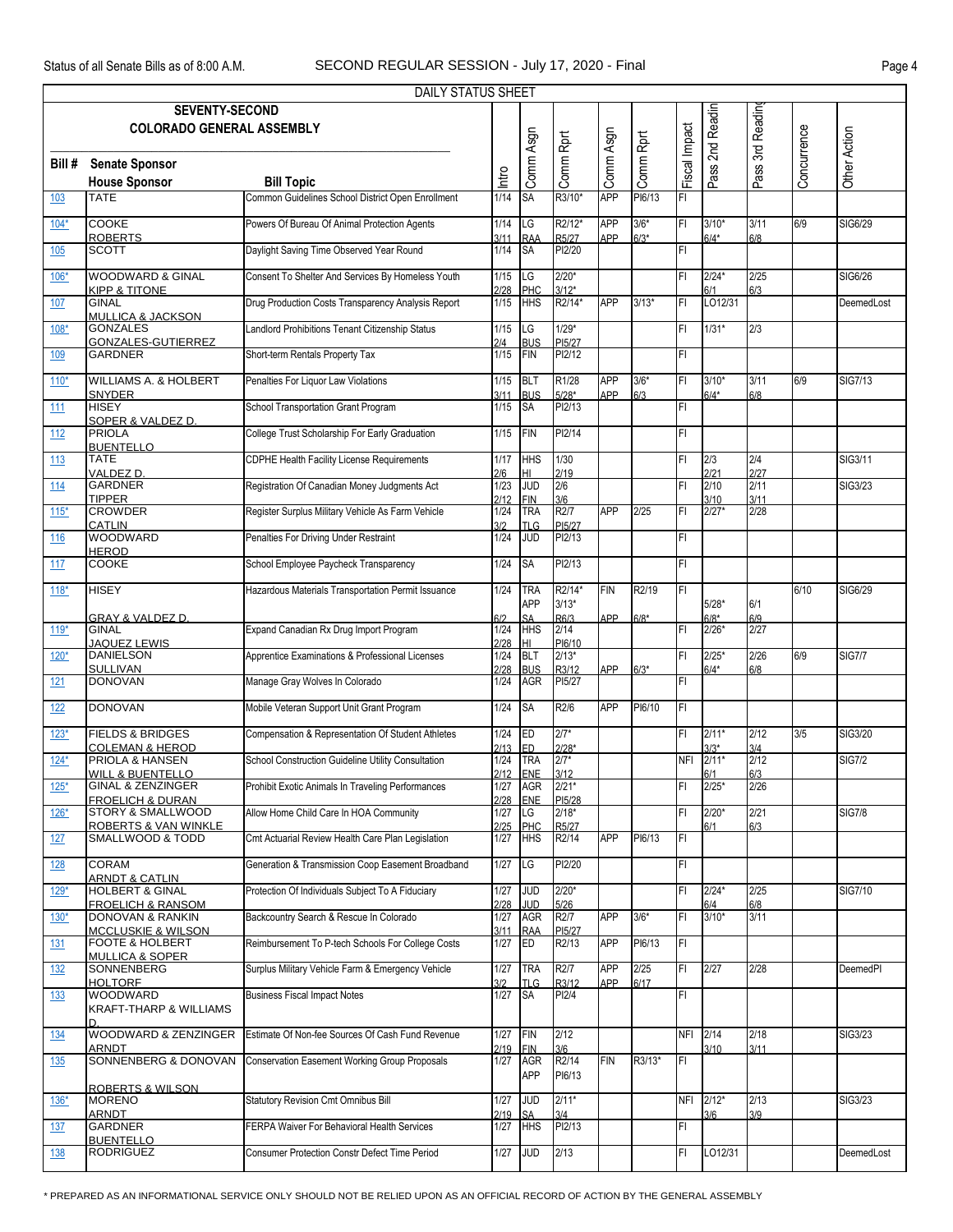|            |                                                                           | DAILY STATUS SHEET                                 |              |                                 |                  |            |                |               |                    |                 |             |                                                          |
|------------|---------------------------------------------------------------------------|----------------------------------------------------|--------------|---------------------------------|------------------|------------|----------------|---------------|--------------------|-----------------|-------------|----------------------------------------------------------|
|            | <b>SEVENTY-SECOND</b><br><b>COLORADO GENERAL ASSEMBLY</b>                 |                                                    |              |                                 |                  |            |                |               | 2nd Readin         | 3rd Readin      |             |                                                          |
| Bill #     | <b>Senate Sponsor</b><br><b>House Sponsor</b>                             | <b>Bill Topic</b>                                  | Intro        | Comm Asgn                       | Comm Rprt        | Comm Asgn  | Comm Rprt      | Fiscal Impact | Pass'              | Pass :          | Concurrence | Other Action                                             |
| $139*$     | <b>FOOTE</b>                                                              | County Loans For Public Infrastructure Projects    | 1/27         | LG                              | $2/28*$          |            |                | FI            | $3/3*$             | 3/4             |             | <b>SIG7/7</b>                                            |
| $140*$     | <b>GRAY</b><br><b>HOLBERT</b>                                             | Powersports & Motor Vehicle Sales Bond Requirement | 3/5<br>1/27  | <b>TLG</b><br><b>BLT</b>        | 3/12<br>2/13     |            |                | FI            | 6/4<br>$2/18*$     | 6/8<br>2/19     |             | <b>SIG7/2</b>                                            |
| 141        | <b>MELTON</b><br><b>HISEY</b>                                             | Cash Funds Maximum Reserve Exception               | 2/25<br>1/27 | <b>TLG</b><br>FIN               | 3/11<br>PI2/26   |            |                | FI            | 6/1                | 6/3             |             |                                                          |
|            |                                                                           |                                                    |              |                                 |                  |            |                |               |                    |                 |             |                                                          |
| 142        | <b>MARBLE</b><br><b>SAINE</b>                                             | Pet Animal Facility Licensing                      | 1/27         | <b>SA</b>                       | PI2/13           |            |                | FI            |                    |                 |             |                                                          |
| 143        | <b>STORY</b><br><b>YOUNG</b>                                              | Funding Higher Ed Student Transition Programs      | 1/27         | <b>IED</b>                      | R2/14            | <b>APP</b> | PI6/10         | IFL           |                    |                 |             |                                                          |
| 144        | <b>FIELDS &amp; LEE</b><br><b>LARSON &amp; MICHAELSON</b><br><b>JENET</b> | Home Visiting Expansion Grant Program              | 1/27         | <b>HHS</b>                      | PI2/21           |            |                | FI            |                    |                 |             |                                                          |
| 145        | <b>SMALLWOOD</b>                                                          | Repeal Colorado Reinsurance Program                | 1/27         | FIN                             | PI2/14           |            |                |               |                    |                 |             |                                                          |
| $146*$     | <b>PRIOLA</b>                                                             | Financial Organizations Unclaimed Property Act     | 1/27         | FIN                             | $2/14*$          |            |                | FI            | $2/19*$            | 2/20            |             |                                                          |
| 147        | <b>BOCKENFELD</b><br><b>GARDNER</b>                                       | County Impacts From Municipal Annexation           | 2/25<br>1/27 | <b>FIN</b><br>LG                | PI6/1<br>PI2/18  |            |                | FI            |                    |                 |             |                                                          |
| 148        | <b>MARBLE</b>                                                             | Property Tax Exemption Value Adjustments           | 1/27         | FIN                             | PI2/28           |            |                | FI            |                    |                 |             |                                                          |
| 149        | <b>SAINE</b><br><b>CROWDER</b>                                            | Automatic Law Waivers For Rural School Districts   | 1/27         | SA                              | PI2/13           |            |                | FI            |                    |                 |             |                                                          |
| $150*$     | PELTON<br><b>HANSEN &amp; CORAM</b>                                       | Adopt Renewable Natural Gas Standard               | 1/28         | <b>TRA</b>                      | R2/12*           | <b>APP</b> | $2/25*$        | IF۱           | $2/27*$            | 2/28            |             |                                                          |
|            | <b>ARNDT &amp; CATLIN</b><br><b>TATE &amp; RODRIGUEZ</b>                  |                                                    | 312          | <b>ENE</b><br><b>TRA</b>        | PI5/28<br>R3/4*  |            |                | FI            |                    |                 |             |                                                          |
| 151        | <b>JACKSON &amp; LARSON</b>                                               | Administration Of The RTD                          | 1/28         |                                 |                  | <b>JUD</b> | PI5/26         |               |                    |                 |             |                                                          |
| 152        | ZENZINGER & WOODWARD<br>VALDEZ D.                                         | Correct Senate Bill 19-263 Effective Date Error    | 1/29<br>2/11 | <b>TRA</b><br><b>TLG</b>        | 2/5<br>3/4       |            |                | NFI           | 2/7<br>3/5         | 2/10<br>3/9     |             | SIG3/20                                                  |
| 153        | <b>CORAM</b>                                                              | Water Resource Financing Enterprise                | 1/29         | AGR                             | PI2/14           |            |                | FI            |                    |                 |             |                                                          |
| 154        | <b>DONOVAN</b>                                                            | Bring Own Wine Into Restaurants                    | 2/4          | <b>BLT</b>                      | PI2/13           |            |                | FI            |                    |                 |             |                                                          |
| 155        | <b>SONNENBERG</b><br><b>PELTON</b>                                        | Keep Presumption Noninjury Well On Divided Land    | 2/4<br>2/25  | <b>AGR</b><br><b>RAA</b>        | 2/14<br>3/11     |            |                | FI            | 2/19<br>6/1        | 2/20<br>6/3     |             | <b>SIG7/2</b>                                            |
| 156        | PETTERSEN & MORENO<br><b>ESGAR &amp; MULLICA</b>                          | Protecting Preventive Health Care Coverage         | 2/4          | <b>HHS</b>                      | R2/27*           | <b>APP</b> | PI6/13         | IFL           |                    |                 |             |                                                          |
| 157        | <b>RODRIGUEZ</b>                                                          | Vacation Of Roadway By Municipality Or County      | 2/4          | LG                              | PI2/20           |            |                | FI            |                    |                 |             |                                                          |
| $158*$     | <b>TODD</b><br><b>MCLACHLAN &amp; WILSON</b>                              | Professional Training For Educators                | 2/4<br>6/4   | ED<br><b>IED</b>                | R2/14*<br>6/8    | $APP 6/2*$ |                | FI            | $6/3*$<br>6/8      | 6/4<br>6/9      |             | SIG6/30                                                  |
| 159        | <b>HANSEN</b>                                                             | Global Warming Potential For Pub Project Materials | 2/4          | <b>TRA</b>                      | R2/21*           | <b>APP</b> | $3/13*$        | IF۱           | LO12/31            |                 |             | DeemedLost                                               |
| 160        | <b>TODD &amp; GINAL</b>                                                   | Require Movie Theaters To Provide Open Captioning  | 2/4          | <b>BLT</b>                      | PI2/13           |            |                | FI            |                    |                 |             |                                                          |
| 161        | LEE & GARDNER                                                             | <b>Pretrial Release</b>                            | 2/4          | <b>JUD</b>                      | R2/25*           | APP        | PI6/10         | IFI.          |                    |                 |             |                                                          |
| $162*$     | <b>HEROD &amp; SOPER</b><br><b>RANKIN &amp; MORENO</b>                    | Changes Related To Fed Family First Policy         | 2/10         | <b>JUD</b>                      | R3/12*           | <b>APP</b> | $6/9*$         | FI            | $6/9*$             | 6/10            |             | <b>SIG7/2</b>                                            |
|            | <b>GONZALES-GUTIERREZ &amp;</b><br><b>RANSOM</b>                          |                                                    | 6/10         | PHC                             | R6/11            | APP        | 6/11           |               | 6/11               | 6/12            |             |                                                          |
| $163*$     | <b>GONZALES &amp; PRIOLA</b><br><b>MULLICA &amp; ROBERTS</b>              | School Entry Immunization                          | 2/11<br>3/2  | <b>HHS</b><br>HI.               | R2/20<br>R6/8    | APP<br>APP | $2/25*$<br>6/9 | IΕΙ           | $2/27*$<br>$6/9*$  | 2/28<br>6/10    | CC6/13      | <b>HRE6/13</b><br>CRAH6/13<br><b>CRAS6/13</b><br>2012012 |
| 164        | <b>GINAL &amp; FIELDS</b><br>DURAN & VALDEZ A.                            | Treatment Dogs & Cats In Shelters & Rescues        | 2/12<br>2/28 | AGR<br><b>RAA</b>               | 2/21<br>PI5/27   |            |                | FI            | 2/25               | 2/26            |             |                                                          |
| 165        | <b>DANIELSON</b><br>YOUNG & MCLACHLAN                                     | Honoring Carrie Ann Lucas                          | 2/13<br>3/11 | <b>HHS</b><br>PHC               | 3/6<br>PI5/27    |            |                | IΕΙ           | 3/10               | 3/11            |             |                                                          |
| $166*$     | <b>MORENO</b><br><b>ESGAR</b>                                             | Simplifying Requirements For New Birth Certificate | 2/13<br>3/5  | <b>HHS</b><br><b>PHC</b>        | $2/27*$<br>3/13  |            |                | FI            | $3/2*$<br>6/4      | 3/3<br>6/8      |             | <b>SIG7/13</b>                                           |
| $167*$     | <b>HANSEN &amp; PRIOLA</b><br><b>BECKER</b>                               | Electric Motor Vehicle Manufacturer & Dealer       | 2/13         | <b>TRA</b>                      | 2/19<br>$3/9*$   |            |                | FI            | $2/21*$<br>$3/11*$ | $2/28*$<br>3/12 | 3/13        | <b>SIG3/23</b>                                           |
| 168        | <b>HANSEN &amp; PETTERSEN</b>                                             | Sustainable Sev & Property Tax Policies            | 3/2<br>2/18  | <b>ENE</b><br><b>TRA</b><br>APP | R3/2*<br>PI6/13  | <b>FIN</b> | R3/13*         |               |                    |                 |             |                                                          |
| $169*$     | VALDEZ A.<br><b>GONZALES</b>                                              | Housing Mentors In Youthful Offender Facility      | 2/18         | <b>JUD</b>                      | $3/3*$           |            |                | NFI 3/5*      |                    | 3/6             |             |                                                          |
| $170*$     | GONZALES-GUTIERREZ<br><b>DANIELSON</b>                                    | Update Colorado Employment Security Act            | 3/9<br>2/18  | <b>JUD</b><br>FIN               | PI5/26<br>R3/11* | APP        | 6/2            | FL            | $6/4*$             | 6/5             |             | <b>SRC6/5</b><br><b>SIG7/14</b>                          |
| 171        | JACKSON & DURAN<br>WINTER & SMALLWOOD                                     | Children's Habilitation Residential Program Rules  | 6/5<br>2/18  | <b>SA</b><br><b>HHS</b>         | 6/9<br>2/28      | APP        | 6/10           | NFI           | 6/10<br>3/3        | 6/12<br>3/4     |             |                                                          |
|            | <b>SOPER &amp; BUCKNER</b>                                                | Bail Hearing Within 48 Hours Of Arrest             | 3/5<br>2/18  | PHC                             | PI5/27<br>R2/25* | <b>APP</b> | PI6/13         | FL            |                    |                 |             |                                                          |
| <u>172</u> | LEE & MARBLE<br><b>HEROD &amp; SOPER</b>                                  |                                                    |              | <b>JUD</b>                      |                  |            |                |               |                    |                 |             |                                                          |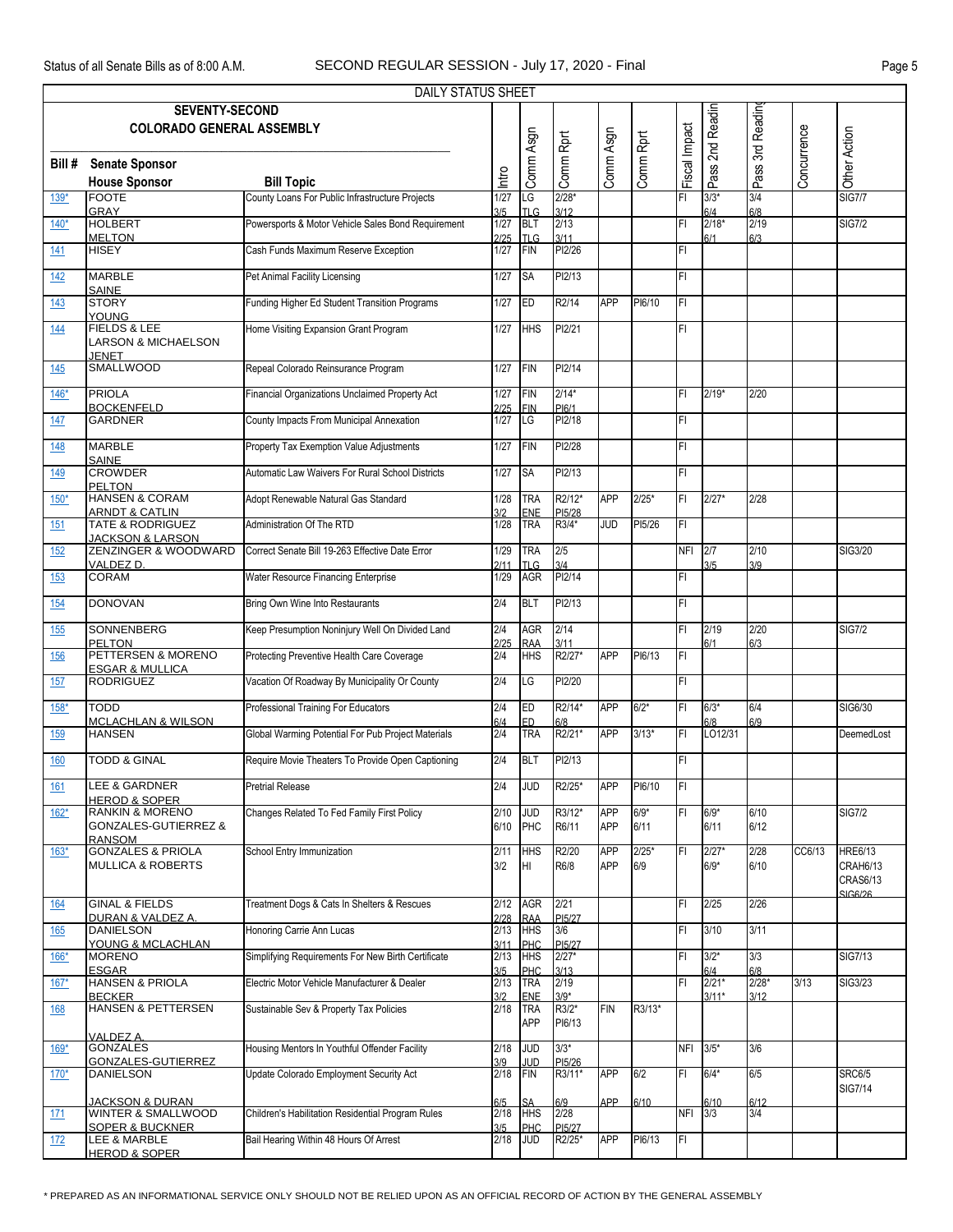|            |                                                              | <b>DAILY STATUS SHEET</b>                          |             |                         |                 |                          |             |               |                   |                 |             |                          |
|------------|--------------------------------------------------------------|----------------------------------------------------|-------------|-------------------------|-----------------|--------------------------|-------------|---------------|-------------------|-----------------|-------------|--------------------------|
|            | <b>SEVENTY-SECOND</b>                                        |                                                    |             |                         |                 |                          |             |               |                   |                 |             |                          |
|            | <b>COLORADO GENERAL ASSEMBLY</b>                             |                                                    |             |                         |                 |                          |             |               | Pass 2nd Readin   | Pass 3rd Readin |             |                          |
|            |                                                              |                                                    |             | Comm Asgn               | Comm Rprt       | Comm Asgn                | Comm Rprt   | Fiscal Impact |                   |                 | Concurrence | Other Action             |
|            |                                                              |                                                    |             |                         |                 |                          |             |               |                   |                 |             |                          |
| Bill #     | <b>Senate Sponsor</b>                                        |                                                    | Intro       |                         |                 |                          |             |               |                   |                 |             |                          |
|            | <b>House Sponsor</b>                                         | <b>Bill Topic</b>                                  |             |                         |                 |                          |             |               |                   |                 |             |                          |
| 173        | <b>SONNENBERG</b>                                            | Reimbursement Rates Alternative Care Facilities    | 2/20        | <b>HHS</b>              | R3/6            | <b>APP</b>               | PI6/13      | FI            |                   |                 |             |                          |
| $174*$     | <b>PELTON</b><br><b>DONOVAN</b>                              | Change Mgmt Of State Convention Display Space      | 2/20        | SA                      | $3/10*$         |                          |             | FI            | $3/12*$           | 3/13            |             |                          |
|            | <b>WOODROW</b>                                               |                                                    | 5/27        | <b>SA</b>               | PI6/3           |                          |             |               |                   |                 |             |                          |
| $175*$     | <b>ZENZINGER &amp; RANKIN</b>                                | Assessment Score On A Student's Transcript         | 2/20        | ED                      | $2/28*$         |                          |             | FI            | $3/3*$            | 3/4             |             | <b>SIG7/8</b>            |
|            | <b>TITONE &amp; MCLACHLAN</b>                                |                                                    | 3/5         | ED                      | 5/26            | F <sub>D</sub>           | 5/26        |               | 6/4               | 6/8             |             |                          |
| 176*       | <b>DANIELSON &amp; GINAL</b>                                 | Protect Neutral Determinations In Health Insurance | 2/20        | <b>HHS</b>              | 2/28            |                          |             | FI            | 3/3               | 3/5             | 6/13        | <b>SIG7/14</b>           |
| 177        | <b>TITONE &amp; YOUNG</b><br><b>DONOVAN</b>                  | Hard Cider Definition                              | 3/5<br>2/20 | HL<br><b>BLT</b>        | $6/10*$<br>2/27 |                          |             | FI            | $6/10*$<br>3/2    | 6/12<br>3/3     |             |                          |
|            | <b>WOODROW</b>                                               |                                                    | 3/5         | <b>BUS</b>              | PI5/28          |                          |             |               |                   |                 |             |                          |
| $178*$     | ZENZINGER & DANIELSON                                        | Woman Veteran Disability License Plate             | 2/20        | <b>TRA</b>              | R3/2*           | <b>APP</b>               | $3/6*$      | FI            | $3/10*$           | 3/11            |             |                          |
|            | <b>CARVER &amp; MICHAELSON</b>                               |                                                    | 3/11        | <b>FIN</b>              | PI6/1           | <b>APP</b>               |             |               |                   |                 |             |                          |
|            | <b>JENET</b>                                                 |                                                    |             |                         |                 |                          |             |               |                   |                 |             |                          |
| 179        | <b>FOOTE</b>                                                 | District Attorney Defendant Data Collection        | 2/20        | JUD                     | PI5/26          |                          |             | FI            |                   |                 |             |                          |
| 180        | <b>HEROD &amp; TIPPER</b><br><b>WINTER &amp; GONZALES</b>    | Dyslexia Ed In Criminal & Juvenile Justice Sys     | 2/20        | <b>JUD</b>              | PI5/26          |                          |             | FI            |                   |                 |             |                          |
|            |                                                              |                                                    |             |                         |                 |                          |             |               |                   |                 |             |                          |
| $181*$     | LEE                                                          | Measures On Incompetent To Proceed                 | 2/20        | g                       | R3/12*          | <b>APP</b>               | $6/2*$      | FI            | $6/4*$            | 6/5             |             | SIG6/26                  |
|            | <b>WEISSMAN</b>                                              |                                                    | 6/5         | <b>SA</b>               | 6/9             |                          |             |               | 6/10              | 6/12            |             |                          |
| 182        | <b>DANIELSON</b>                                             | Supporting Wandering Persons Recovery Programs     | 2/20        | <b>HHS</b>              | R2/28           | <b>APP</b>               | PI6/10      | FI            |                   |                 |             |                          |
| 183        | <b>TATE &amp; TODD</b>                                       | Definition Of State Agency For SIPA Services       | 2/24        | <b>BLT</b>              | 3/5             |                          |             | FI            | 3/9               | 3/10            |             | <b>SIG7/8</b>            |
|            | <b>BAISLEY &amp; TITONE</b>                                  |                                                    | 5/27        | <b>SA</b>               | 6/3             |                          |             |               | 6/4               | 6/8             |             |                          |
| 184        | <b>BRIDGES &amp; LUNDEEN</b>                                 | Add To Public School Financial Literacy Standards  | 2/25        | ED                      | 3/6             |                          |             | FI            | 3/10              | 3/11            |             |                          |
|            | <b>KIPP &amp; BUCK</b>                                       |                                                    | 3/11        | ED                      | PI5/26          |                          |             |               |                   |                 |             |                          |
| $185*$     | <b>BRIDGES &amp; TATE</b>                                    | The Colorado Imagination Library Program           | 2/26        | ED                      | R3/5            | <b>APP</b>               | $3/13*$     | FI            | $6/4*$            | 6/5             | 6/13        | SIG7/10                  |
| 186*       | <b>TIPPER &amp; WILSON</b><br><b>FENBERG &amp; HOLBERT</b>   | <b>Colorado Redistricting Commissions</b>          | 6/5<br>2/27 | ENE<br>SA               | R6/9*<br>R5/27* | <b>APP</b><br><b>APP</b> | 6/10<br>6/2 |               | $6/10*$<br>$6/4*$ | 6/11<br>6/5     |             | <b>SIG7/11</b>           |
|            | <b>GARNETT &amp; NEVILLE</b>                                 |                                                    | 6/5         | <b>SA</b>               | R6/9            | APP                      | 6/10        |               | 6/10              | 6/12            |             |                          |
| 187        | LEE                                                          | DYS Therapeutic Group Treatment Pilot Program      | 3/2         | <b>JUD</b>              | PI5/26          |                          |             | FI            |                   |                 |             |                          |
|            | GONZALES-GUTIERREZ                                           |                                                    |             |                         |                 |                          |             |               |                   |                 |             |                          |
| 188        | <b>FIELDS</b>                                                | Plain Language In Hospital Bills                   | 3/2         | <b>HHS</b>              | PI5/27          |                          |             | FI            |                   |                 |             |                          |
| 189        | FENBERG                                                      | Local Government Pesticide No Preemption           | 3/2         | <b>AGR</b>              | PI5/27          |                          |             | FI            |                   |                 |             |                          |
|            | <b>CUTTER &amp; DURAN</b>                                    |                                                    |             |                         |                 |                          |             |               |                   |                 |             |                          |
| 190        | <b>HANSEN</b>                                                | Boost Renewable Energy Transmission Investment     | 3/3         | <b>TRA</b>              | R5/26           | SA                       | PI6/3       | FI            |                   |                 |             |                          |
|            |                                                              |                                                    |             |                         |                 |                          |             |               |                   |                 |             |                          |
| 191        | LEE<br><b>WEISSMAN</b>                                       | Changes To Felony Murder                           | 3/3         | <b>JUD</b>              | PI5/26          |                          |             | FI            |                   |                 |             |                          |
| <u>192</u> | RODRIGUEZ & GONZALES                                         | <b>Staffing Agency Requirements For Employees</b>  | 3/4         | <b>JUD</b>              | PI5/26          |                          |             | FI            |                   |                 |             |                          |
|            | <b>SIROTA &amp; WOODROW</b>                                  |                                                    |             |                         |                 |                          |             |               |                   |                 |             |                          |
| 193        | <b>GONZALES &amp; MORENO</b>                                 | Creation Of The Financial Empowerment Office       | 3/9         | <b>FIN</b>              | PI5/26          |                          |             | FI.           |                   |                 |             |                          |
|            | <b>COLEMAN &amp; TIPPER</b>                                  |                                                    |             |                         |                 |                          |             |               |                   |                 |             |                          |
| <u>194</u> | <b>BRIDGES &amp; FENBERG</b><br><b>GRAY &amp; VAN WINKLE</b> | Brew Pub Retail Sales Malt Liquor Sealed Container | 3/9<br>6/2  | <b>BLT</b><br><b>SA</b> | 5/26<br>6/3     |                          |             | FI            | 5/28<br>6/4       | 6/1<br>6/8      |             | <b>SIG7/10</b>           |
| 195        | <b>FOOTE</b>                                                 | Adoptive Parents Payments To Outside Providers     | 3/9         | <b>HHS</b>              | PI5/27          |                          |             | FI            |                   |                 |             |                          |
|            | <b>SINGER</b>                                                |                                                    |             |                         |                 |                          |             |               |                   |                 |             |                          |
| 196        | <b>TODD</b>                                                  | Hospice & Palliative Care License Plate            | 3/9         | <b>TRA</b>              | PI5/26          |                          |             | FI            |                   |                 |             |                          |
|            | MICHAELSON JENET                                             | Aligning State And Federal Law On Hemp             |             |                         |                 |                          |             |               |                   |                 |             |                          |
| 197*       | <b>FENBERG &amp; MARBLE</b>                                  |                                                    | 3/9         | <b>AGR</b><br>APP       | R5/27<br>$6/2*$ | <b>FIN</b>               | R5/28       | FI            | $6/4*$            | 6/5             | 6/13        | SIG6/30                  |
|            | <b>MCLACHLAN &amp; CATLIN</b>                                |                                                    | 6/5         | <b>ENE</b>              | R6/9            | <b>FIN</b>               | R6/10       |               |                   |                 |             |                          |
|            |                                                              |                                                    |             | <b>APP</b>              | $6111*$         |                          |             |               | $6111*$           | 6/12            |             |                          |
| 198        | <b>BRIDGES &amp; TATE</b>                                    | OIT Auth To Hire Tech Experts For Digital Services | 3/9         | <b>SA</b>               | PI5/27          |                          |             | FI            |                   |                 |             |                          |
| 199        | SINGER & BAISLEY<br><b>DANIELSON &amp; GARCIA</b>            | Professional Fire Fighters License Plate Entity    | 3/9         | <b>TRA</b>              | PI5/26          |                          |             | <b>NFI</b>    |                   |                 |             |                          |
|            |                                                              |                                                    |             |                         |                 |                          |             |               |                   |                 |             |                          |
| $200*$     | <b>DONOVAN &amp; PETTERSEN</b>                               | Implementation Of CO Secure Savings Program        | 3/9         | <b>FIN</b>              | R5/26           | <b>APP</b>               | $6/4*$      | FI            | $6/5*$            | 6/6             | 6/13        | <b>SIG7/14</b>           |
|            | <b>KRAFT-THARP &amp; BECKER</b>                              |                                                    | 6/8         | <b>SA</b>               | $6/9*$          | APP                      | 6/10        |               | $6/10*$           | 6/12            |             |                          |
| $201*$     | <b>DONOVAN</b>                                               | Species Conservation Trust Fund Projects           | 3/9         | <b>AGR</b>              | R5/27*          | <b>APP</b>               | 6/2         | FI            | $6/3*$            | 6/4             |             | SIG6/29                  |
| 202        | <b>ROBERTS &amp; CATLIN</b><br><b>MORENO</b>                 | Foster Care Student Services Coordination          | 6/9<br>3/12 | HI<br><b>HHS</b>        | 6/10<br>PI5/27  | <b>APP</b>               | 6/11        | <b>NFI</b>    | 6/11              | 6/12            |             |                          |
|            | <b>MICHAELSON JENET</b>                                      |                                                    |             |                         |                 |                          |             |               |                   |                 |             |                          |
| 203        | <b>GONZALES &amp; MARBLE</b>                                 | Repeal Metered-dose Inhalers As Vaporized Delivery | 3/12        | <b>BLT</b>              | PI5/26          |                          |             | FI            |                   |                 |             |                          |
|            | <b>GRAY &amp; SANDRIDGE</b>                                  |                                                    |             |                         |                 |                          |             |               |                   |                 |             |                          |
| $204*$     | FENBERG                                                      | Additional Resources To Protect Air Quality        | 3/12        | <b>TRA</b>              | R5/26           | <b>FIN</b>               | R5/27*      | IFL           |                   |                 |             | SIG6/30                  |
|            | <b>JACKSON &amp; CARAVEO</b>                                 |                                                    |             | <b>APP</b>              | $6/2*$          |                          |             |               | $6/4*$            | 6/5             |             |                          |
|            |                                                              |                                                    | 6/5         | <b>ENE</b><br>ΔDD       | R6/9<br>6/10    | <b>FIN</b>               | R6/10       |               | 6/10              | 6/12            |             |                          |
| $205*$     | <b>FENBERG &amp; BRIDGES</b>                                 | Sick Leave For Employees                           | 5/26        | SA                      | $R6/3*$         | <b>APP</b>               | $6/6*$      | FI            | $6/8*$            | $6/9*$          | CC6/13      | CRAH6/15                 |
|            | <b>BECKER &amp; CARAVEO</b>                                  |                                                    | 6/9         | <b>HI</b>               | 6/10            | APP                      | 6/11        |               | $6/12*$           | 6/13            |             | <b>SRC6/15</b>           |
|            |                                                              |                                                    |             |                         |                 |                          |             |               |                   |                 |             | <b>CRAS6/15</b>          |
| 206        | TODD & COOKE                                                 | Pub Assistance Prog Recipient Disqualification     | 5/26        | <b>SA</b>               | 5/27            |                          |             | FI            | 6/1               | 6/2             |             | CIG7/14<br><b>SIG7/2</b> |
|            | <b>LANDGRAF &amp; SINGER</b>                                 |                                                    | 6/2         | <b>IED</b>              | 6/8             |                          |             |               | 6/8               | 6/9             |             |                          |

\* PREPARED AS AN INFORMATIONAL SERVICE ONLY SHOULD NOT BE RELIED UPON AS AN OFFICIAL RECORD OF ACTION BY THE GENERAL ASSEMBLY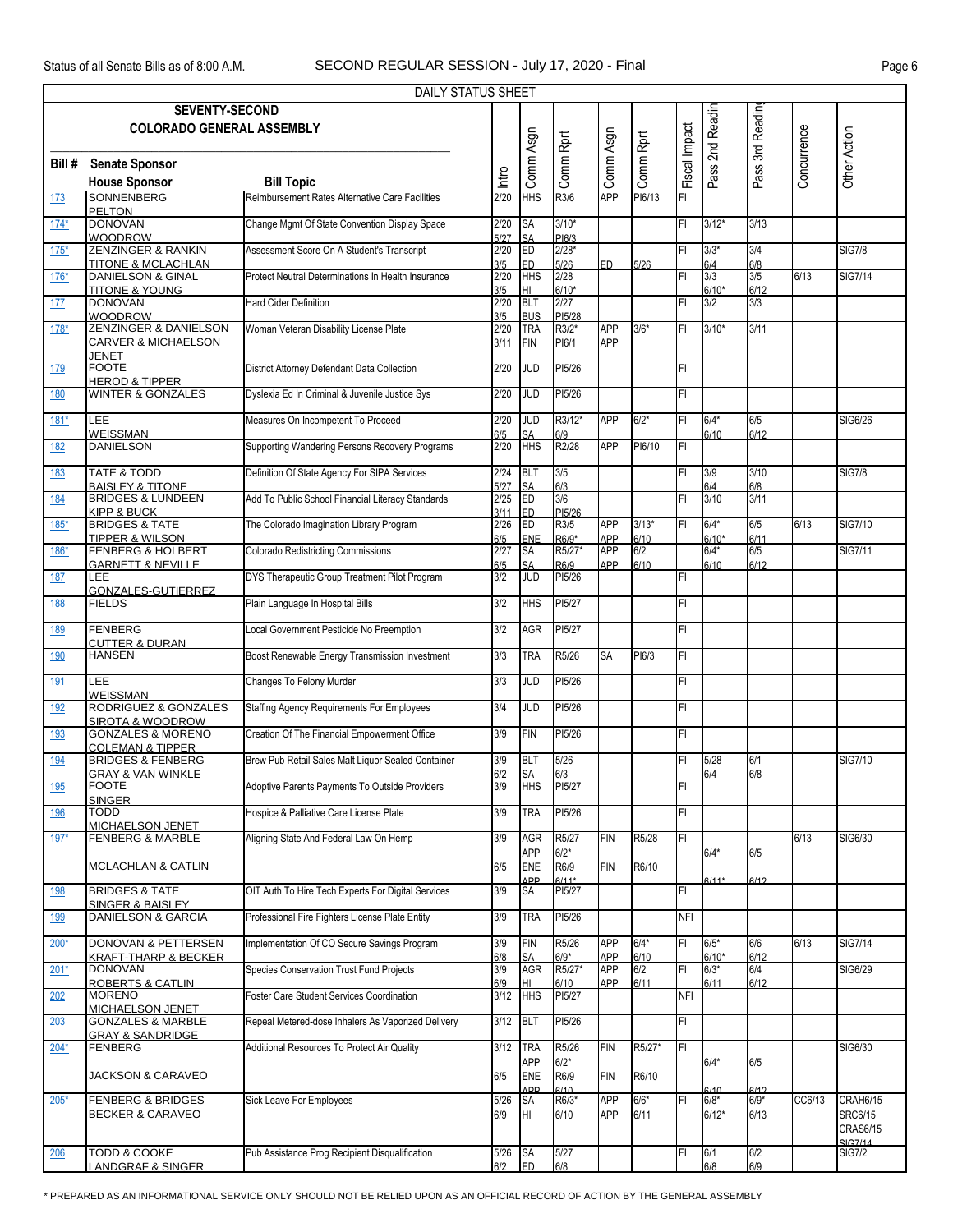|        |                                                                 | DAILY STATUS SHEET                                 |                |                          |             |                          |             |               |                   |                       |             |                |
|--------|-----------------------------------------------------------------|----------------------------------------------------|----------------|--------------------------|-------------|--------------------------|-------------|---------------|-------------------|-----------------------|-------------|----------------|
|        | <b>SEVENTY-SECOND</b>                                           |                                                    |                |                          |             |                          |             |               |                   |                       |             |                |
|        | <b>COLORADO GENERAL ASSEMBLY</b>                                |                                                    |                |                          |             |                          |             |               | 2nd Readin        | 3rd Readin            |             |                |
|        |                                                                 |                                                    |                | Comm Asgn                | Comm Rprt   | Comm Asgn                | Comm Rprt   | Fiscal Impact |                   |                       | Concurrence | Other Action   |
|        |                                                                 |                                                    |                |                          |             |                          |             |               |                   |                       |             |                |
| Bill # | <b>Senate Sponsor</b>                                           |                                                    |                |                          |             |                          |             |               | Pass <sup>:</sup> | Pass <sup>?</sup>     |             |                |
|        | <b>House Sponsor</b>                                            | <b>Bill Topic</b>                                  | ntro           |                          |             |                          |             |               |                   |                       |             |                |
| $207*$ | <b>HANSEN &amp; WINTER</b>                                      | Unemployment Insurance                             | 5/26           | <b>FIN</b>               | R6/2*       | <b>APP</b>               | 6/6         | FI            | $6/6*$            | 6/8                   | 6/13        | <b>SIG7/14</b> |
|        | <b>GRAY &amp; SULLIVAN</b>                                      |                                                    | 6/8            | <b>FIN</b>               | 6/9         | APP                      | 6/10        |               | $6/10*$           | 6/12                  |             |                |
| 208    | <b>STORY &amp; CORAM</b>                                        | <b>Extending Expiring Tax Check-offs</b>           | 5/26           | <b>FIN</b>               | 5/27        |                          |             | <b>NFI</b>    | 6/1               | 6/2                   |             | <b>SIG7/7</b>  |
|        | <b>CUTTER &amp; DURAN</b>                                       |                                                    | 6/2            | <b>FIN</b>               | 6/4         |                          |             |               | 6/8               | 6/9                   |             |                |
| 209    | <b>GARCIA &amp; HOLBERT</b>                                     | Act Subject To Petition Clause Bills 2020 Session  | 5/27           | SA                       | 5/28        |                          |             | <b>NFI</b>    | 6/2               | 6/3                   |             | <b>SIG7/2</b>  |
| 210    | <b>BECKER &amp; NEVILLE</b><br><b>GONZALES</b>                  | Extend UCC Fee For Fraud Investigators Unit        | 6/3<br>5/28    | SA<br><b>FIN</b>         | 6/5<br>R6/2 | <b>APP</b>               | 6/6         | İΕΙ           | 6/8<br>6/6        | 6/9<br>6/8            |             | SIG6/30        |
|        | <b>SNYDER</b>                                                   |                                                    | 6/8            | <b>FIN</b>               | R6/9        | APP                      | 6/10        |               | 6/10              | 6/12                  |             |                |
| $211*$ | <b>WINTER &amp; GONZALES</b>                                    | Limitations On Extraordinary Collection Actions    | 6/1            | <b>FIN</b>               | $6/2*$      |                          |             | FL            | $6/6*$            | $6/8*$                |             | SIG6/29        |
|        | <b>HEROD</b>                                                    |                                                    | 6/8            | FIN                      | 6/9         | APP                      | 6/10        |               | 6/10              | 6/12                  |             |                |
| $212*$ | <b>WINTER &amp; TATE</b>                                        | Reimbursement For Telehealth Services              | 6/1            | <b>SA</b>                | R6/2*       | <b>APP</b>               | $6/8*$      | FI            | $6/8*$            | 6/9                   | 6/13        | <b>SIG7/6</b>  |
|        | <b>LONTINE &amp; SOPER</b>                                      |                                                    | 6/9            | HL                       | $6/10*$     | <b>APP</b>               | 6/11        |               | $6/11*$           | 6/12                  |             |                |
| $213*$ | <b>BRIDGES &amp; PRIOLA</b>                                     | Alcohol Beverage Retail Takeout & Delivery         | 6/2            | <b>FIN</b>               | $6/8*$      |                          |             | FI            | $6/9*$            | 6/10                  | 6/15        | <b>SIG7/10</b> |
|        | <b>LARSON &amp; ROBERTS</b>                                     |                                                    | 6/10           | PHC                      | $6/11*$     |                          |             |               | $6/12*$           | 6/13                  |             |                |
| $214*$ | <b>FENBERG &amp; HOLBERT</b>                                    | Suspend 2020 Legislative Interim Committees        | 6/2            | SA                       | R6/3        | <b>APP</b>               | $6/6*$      | FI            | $6/6*$            | 6/8                   |             | SIG6/30        |
| $215*$ | <b>GARNETT &amp; NEVILLE</b><br>MORENO & DONOVAN                | Health Insurance Affordability Enterprise          | 6/8<br>6/2     | <b>SA</b><br><b>FIN</b>  | 6/9<br>R6/3 | <b>APP</b><br><b>APP</b> | 6/10<br>6/6 | F1            | 6/10<br>$6/8*$    | 6/12<br>6/9           | 6/15        | SIG6/30        |
|        | <b>KENNEDY &amp; MCCLUSKIE</b>                                  |                                                    | 6/9            | <b>FIN</b>               | 6/11        | <b>APP</b>               | 6/11        |               | $6/12*$           | $6/13*$               |             |                |
| 216    | <b>RODRIGUEZ</b>                                                | Workers' Compensation For COVID-19                 | 6/2            | <b>FIN</b>               | R6/9*       | <b>APP</b>               | PI6/10      | IFI           |                   |                       |             |                |
|        | <b>MULLICA</b>                                                  |                                                    |                |                          |             |                          |             |               |                   |                       |             |                |
| $217*$ | <b>GARCIA &amp; FIELDS</b>                                      | <b>Enhance Law Enforcement Integrity</b>           | 6/3            | <b>SA</b>                | R6/5*       | <b>APP</b>               | 6/6         | FL            | $6/8*$            | $6/9*$                | 6/13        | SIG6/19        |
|        | <b>HEROD &amp; GONZALES-</b>                                    |                                                    | 6/9            | <b>FIN</b>               | $6/11*$     | <b>APP</b>               | $6/11*$     |               | $6/11*$           | 6/12                  |             |                |
|        | <b>GUTIERREZ</b>                                                |                                                    |                |                          |             |                          |             |               |                   |                       |             |                |
| $218*$ | <b>FENBERG &amp; LEE</b>                                        | <b>CDPHE Hazardous Substances Response</b>         | 6/4            | <b>FIN</b>               | $6/6*$      | <b>APP</b>               | $6/9*$      | FL            | $6/9*$            | 6/10                  | 6/15        | SIG6/29        |
|        | <b>SINGER &amp; MCKEAN</b><br><b>FIELDS &amp; SONNENBERG</b>    |                                                    | 6/10           | <b>FIN</b><br><b>APP</b> | 6/11        | APP                      | $6/11*$     | İΕΙ           | $6/12*$<br>6/6    | 6/13<br>6/8           | 6/13        |                |
| $219*$ | VALDEZ A. & RICH                                                | Lease-purchase Issuance For Capital Construction   | 6/5<br>6/8     | <b>FIN</b>               | 6/6<br>6/9  | APP                      | 6/10        |               | $6/11*$           | 6/12                  |             | <b>SIG7/14</b> |
| $220*$ | <b>HISEY &amp; GARCIA</b>                                       | Freeze Member Per Diem Amount                      | 6/6            | <b>APP</b>               | $6/9*$      |                          |             | ΙFΙ           | $6/9*$            | 6/10                  |             | SIG6/30        |
|        | <b>SOPER &amp; YOUNG</b>                                        |                                                    | 6/10           | <b>APP</b>               | 6/11        |                          |             |               | 6/11              | 6/12                  |             |                |
| 221    | <b>MORENO &amp; TATE</b>                                        | Gay Panic Or Transgender Panic Defense             | 6/8            | <b>SA</b>                | 6/9         |                          |             | İΕΙ           | 6/9               | 6/10                  |             | <b>SIG7/13</b> |
|        | <b>TITONE &amp; SOPER</b>                                       |                                                    | 6/10           | PHC                      | 6/11        |                          |             |               | 6/11              | 6/12                  |             |                |
| $222*$ | <b>WINTER &amp; BRIDGES</b>                                     | Use CARES Act Money Small Business Grant Program   | 6/9            | <b>FIN</b>               | R6/9        | <b>APP</b>               | $6/10*$     |               | $6/10*$           | 6/11                  | 6/15        | SIG6/23        |
|        | YOUNG & WILL                                                    |                                                    | 6/11           | <b>APP</b>               | $6/11*$     |                          |             |               | $6/12*$           | 6/13                  |             |                |
| 223    | <b>HANSEN &amp; TATE</b>                                        | Assessment Rate Moratorium & Conforming Changes    | 6/9            | <b>FIN</b>               | 6/10        |                          |             | <b>NFI</b>    | 6/10              | 6/11                  |             | <b>SRC6/11</b> |
|        | <b>ESGAR &amp; SOPER</b>                                        |                                                    | 6/11           | <b>FIN</b>               | 6/11        |                          |             |               | 6/11              | 6/12                  |             | <b>SIG7/13</b> |
| 224    | <b>GONZALES</b>                                                 | Landlord Prohibitions Tenant Citizenship Status    | 6/10           | <b>SA</b>                | 6/10        |                          |             | FI            | 6/10              | 6/11                  | 6/13        | SIG6/30        |
|        | GONZALES-GUTIERREZ                                              |                                                    | 6/11           | <b>SA</b>                | $6/11*$     |                          |             |               | $6/11*$           | 6/12                  |             |                |
|        | <b>SENATE CONCURRENT RESOLUTIONS 20-</b>                        |                                                    |                |                          |             |                          |             |               |                   |                       |             |                |
| $001*$ | <b>TATE &amp; HANSEN</b>                                        | Repeal Property Tax Assessment Rates               | 6/1            | FIN                      | 6/2         |                          |             | FI            | 6/8               | 6/9                   |             | <b>SRC6/9</b>  |
|        |                                                                 |                                                    |                |                          |             |                          |             |               |                   |                       |             | A6/12          |
|        | <b>ESGAR &amp; SOPER</b>                                        |                                                    | 6/9            | <b>APP</b>               | 6/11        |                          |             |               | $6/11*$           | $6/12*$               |             |                |
| 002    | <b>LUNDEEN</b>                                                  | Legislative Oversight Of Governor Emergency Powers | 6/5            | <b>SA</b>                | PI6/8       |                          |             | FI            |                   |                       |             |                |
|        | <b>CHAMPION</b><br><b>SENATE JOINT MEMORIALS 20-</b>            |                                                    |                |                          |             |                          |             |               |                   |                       |             |                |
| 001    | <b>STORY</b>                                                    | Memorialize Former Senator Kathy Arnold            | 1/8            |                          |             |                          |             | N/A           |                   | 1/13                  |             | A1/13          |
|        | <b>TIPPER &amp; LARSON</b>                                      |                                                    | 1/13           |                          |             |                          |             |               |                   | 1/13                  |             |                |
| 002    | <b>SONNENBERG</b>                                               | Memorialize Senator Maynard Yost                   | 2/18           |                          |             |                          |             | N/A           |                   | 2/20                  |             | A2/20          |
|        | <b>PELTON</b>                                                   |                                                    | 2/20           |                          |             |                          |             |               |                   | 2/20                  |             |                |
|        | <b>SENATE JOINT RESOLUTIONS 20-</b>                             |                                                    |                |                          |             |                          |             |               |                   |                       |             |                |
| $001*$ | FENBERG                                                         | GA Employees & Salary Ranges                       | 1/8            |                          |             |                          |             | N/A           |                   | $1/8*$                |             | A1/10          |
|        | <b>MULLICA</b><br><b>LUNDEEN &amp; FIELDS</b>                   | Support "I Love U Guys" Foundation                 | 1/8<br>1/8     |                          |             |                          |             | N/A           |                   | 1/10<br>1/24          |             | A1/24          |
| 002    | VAN WINKLE & SIROTA                                             |                                                    | 1/24           |                          |             |                          |             |               |                   | 1/24                  |             |                |
| 003    | <b>DONOVAN</b>                                                  | Water Projects Eligibility Lists                   | 1/21           | <b>AGR</b>               | 1/31        |                          |             | N/A           |                   | 2/4                   |             | A2/28          |
|        | <b>ROBERTS</b>                                                  |                                                    | 2/6            | <b>RAA</b>               | 2/20        |                          |             |               |                   | 2/28                  |             | <b>SIG3/4</b>  |
| 004    | <b>GARCIA</b>                                                   | Parking On Capitol Grounds                         | 1/21           |                          |             |                          |             | N/A           |                   | 1/22                  |             | A1/23          |
|        | <b>BECKER</b>                                                   |                                                    | 1/22           |                          |             |                          |             |               |                   | 1/23                  |             |                |
| 005    | MARBLE & FENBERG                                                | Support State Of Colorado Comments Fed Hemp Rule   | $\frac{1}{24}$ |                          |             |                          |             |               |                   | 1/24                  |             | A1/24          |
|        | <b>HOOTON &amp; SAINE</b>                                       |                                                    | 1/24           |                          |             |                          |             |               |                   | 1/24                  |             |                |
| 006    | SONNENBERG & FIELDS                                             | <b>Missing Persons Day</b>                         | 1/31           |                          |             |                          |             | N/A           |                   | LO05/07               |             | DeemedLost     |
| 007    | <b>STORY &amp; RANKIN</b>                                       | Recognition Of Military Veterans And MIA POWs      | 2/5            |                          |             |                          |             | N/A           |                   | 2/7                   |             | A2/10          |
|        | <b>BUENTELLO &amp; GEITNER</b>                                  |                                                    | 2/7            |                          |             |                          |             |               |                   | 2/10                  |             |                |
| 008    | <b>WILLIAMS A. &amp; FIELDS</b>                                 | Recognizing African-American Veterans              | 2/5            |                          |             |                          |             | N/A           |                   | 2/7                   |             | A2/10          |
|        | <b>BUCKNER &amp; EXUM</b>                                       |                                                    | 2/7            |                          |             |                          |             |               |                   | 2/10                  |             |                |
| 009    | <b>GARCIA &amp; HISEY</b>                                       | U.S.S. Pueblo                                      | 2/5            |                          |             |                          |             | N/A           |                   | 2/7                   |             | A2/10          |
|        | <b>ESGAR &amp; WILSON</b>                                       |                                                    | 2/7            |                          |             |                          |             |               |                   | 2/10                  |             |                |
| 010    | ZENZINGER & MARBLE                                              | <b>Honoring Gold Star Families</b>                 | 2/5            |                          |             |                          |             | N/A           |                   | 2/7                   |             | A2/10          |
|        | SAINE & VALDEZ D.                                               |                                                    | 2/7<br>2/5     |                          |             |                          |             |               |                   | 2/10<br>$\frac{1}{2}$ |             |                |
| 011    | <b>DONOVAN &amp; CROWDER</b>                                    | Honoring Colorado Vietnam Veterans                 | 2/7            |                          |             |                          |             | N/A           |                   |                       |             | A2/10          |
| 012    | <b>MCLACHLAN &amp; WILLIAMS D.</b><br><b>TODD &amp; GARDNER</b> | 75th Anniversary Of End Of World War II            | 2/5            |                          |             |                          |             | N/A           |                   | 2/10<br>2/7           |             | A2/10          |
|        | <b>WEISSMAN &amp; CARVER</b>                                    |                                                    | 2/7            |                          |             |                          |             |               |                   | 2/10                  |             |                |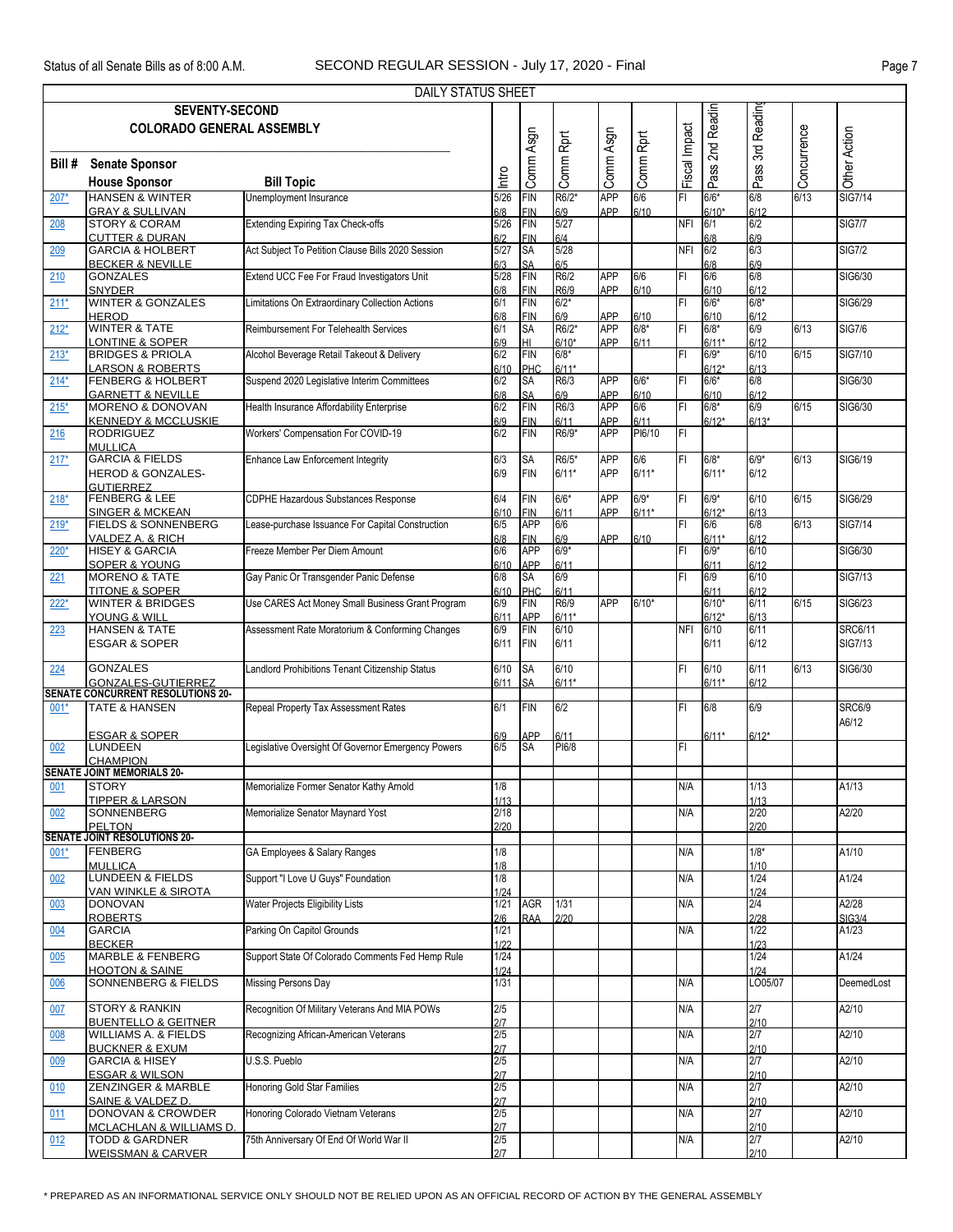|                                                                                   | DAILY STATUS SHEET                                                                      |                                                                                                   |                  |                 |                             |           |           |               |                      |                        |             |               |  |  |
|-----------------------------------------------------------------------------------|-----------------------------------------------------------------------------------------|---------------------------------------------------------------------------------------------------|------------------|-----------------|-----------------------------|-----------|-----------|---------------|----------------------|------------------------|-------------|---------------|--|--|
|                                                                                   | <b>SEVENTY-SECOND</b>                                                                   |                                                                                                   |                  |                 |                             |           |           |               |                      |                        |             |               |  |  |
|                                                                                   | <b>COLORADO GENERAL ASSEMBLY</b>                                                        |                                                                                                   |                  |                 |                             |           |           | Fiscal Impact | 2nd Readin           | Pass 3rd Readin        |             |               |  |  |
|                                                                                   |                                                                                         |                                                                                                   |                  | Comm Asgn       | Comm Rprt                   | Comm Asgn | Comm Rprt |               |                      |                        | Concurrence |               |  |  |
| Bill #                                                                            | <b>Senate Sponsor</b>                                                                   |                                                                                                   |                  |                 |                             |           |           |               |                      |                        |             |               |  |  |
|                                                                                   | <b>House Sponsor</b>                                                                    | <b>Bill Topic</b>                                                                                 | Intro            |                 |                             |           |           |               | Pass'                |                        |             | Other Action  |  |  |
| $013*$                                                                            | <b>BRIDGES &amp; LUNDEEN</b>                                                            | Honoring The Fallen 2020                                                                          | $\overline{2/5}$ |                 |                             |           |           | N/A           |                      | 2/7                    |             | <b>SRC2/7</b> |  |  |
|                                                                                   |                                                                                         |                                                                                                   |                  |                 |                             |           |           |               |                      | $2/7*$                 |             | A2/10         |  |  |
|                                                                                   | <b>HOLTORF &amp; MICHAELSON</b><br><b>IFNET</b>                                         |                                                                                                   | 2/7              |                 |                             |           |           |               |                      | 2/10                   |             |               |  |  |
| 014                                                                               | <b>GONZALES &amp; MORENO</b>                                                            | Latino Advocacy Day                                                                               | 2/20             |                 |                             |           |           | N/A           |                      | 2/24                   |             | A2/24         |  |  |
|                                                                                   | <b>GONZALES-GUTIERREZ</b>                                                               |                                                                                                   | 2/24             |                 |                             |           |           |               |                      | 2/24                   |             |               |  |  |
| 015                                                                               | <b>RODRIGUEZ &amp; GARCIA</b><br><b>BUENTELLO &amp; TIPPER</b>                          | Recognition Of Latina And Latino Veterans                                                         | 2/20<br>2/24     |                 |                             |           |           | N/A           |                      | 2/24<br>2/24           |             | A2/24         |  |  |
| 016                                                                               | <b>GONZALES &amp; RODRIGUEZ</b>                                                         | Maestas Desegregation Case                                                                        | 2/20             |                 |                             |           |           | N/A           |                      | 2/24                   |             | A2/24         |  |  |
|                                                                                   | VALDEZ D.                                                                               |                                                                                                   | 2/24             |                 |                             |           |           |               |                      | 2/24                   |             |               |  |  |
| 017                                                                               | <b>FENBERG</b>                                                                          | Joint Rule Change Equal Access To Legislature                                                     | 3/3              |                 |                             |           |           | N/A           |                      | 3/4                    |             | A3/6          |  |  |
| 018                                                                               | <b>GARNETT</b><br><b>GARCIA &amp; HILL</b>                                              | Keep U.S. Space Command in Colorado                                                               | 3/5<br>3/6       |                 |                             |           |           | N/A           |                      | 3/6<br>3/10            |             | A3/10         |  |  |
|                                                                                   | <b>CARVER &amp; SNYDER</b>                                                              |                                                                                                   | 3/10             |                 |                             |           |           |               |                      | 3/10                   |             |               |  |  |
| 019                                                                               | <b>COOKE &amp; GINAL</b>                                                                | Police Week & Peace Officers' Memorial Day                                                        | 3/12             |                 |                             |           |           | N/A           |                      | 6/9                    |             | DeemedLost    |  |  |
| 020*                                                                              | <b>CARVER</b><br>TODD & MARBLE                                                          | Women's History Month                                                                             | 6/10<br>3/12     |                 |                             |           |           | N/A           |                      | $5/28*$                |             | A6/12         |  |  |
|                                                                                   | <b>BUENTELLO &amp; RICH</b>                                                             |                                                                                                   | 6/1              |                 |                             |           |           |               |                      | 6/12                   |             |               |  |  |
| 021                                                                               | PRIOLA & MORENO                                                                         | Deputy Gumm Memorial Highway                                                                      | 6/1              |                 |                             |           |           | N/A           |                      | 6/3                    |             | A6/15         |  |  |
| 022                                                                               | <b>MULLICA &amp; BOCKENFELD</b><br><b>WOODWARD &amp; RANKIN</b>                         | Termination Of State Of Disaster Emergency                                                        | 6/3<br>6/5       | SA              | PI6/8                       |           |           | N/A           |                      | 6/15                   |             |               |  |  |
|                                                                                   | <b>BAISLEY &amp; MCKEAN</b>                                                             |                                                                                                   |                  |                 |                             |           |           |               |                      |                        |             |               |  |  |
| 023*                                                                              | <b>LUNDEEN</b>                                                                          | Designate Richard "RJ" Lawrence Bridge                                                            | 6/8              |                 |                             |           |           | N/A           |                      | $6/9*$                 |             | DeemedLost    |  |  |
|                                                                                   | <b>MCKEAN &amp; ARNDT</b>                                                               |                                                                                                   | 6/10             |                 |                             |           |           |               |                      | $6/10*$                |             |               |  |  |
| 024                                                                               | <b>FENBERG</b><br><b>GARNETT</b>                                                        | Adjourn Sine Die                                                                                  | 6/15<br>6/15     |                 |                             |           |           | N/A           |                      | 6/15<br>6/15           |             | A6/15         |  |  |
|                                                                                   | <b>SENATE MEMORIALS 20-</b>                                                             |                                                                                                   |                  |                 |                             |           |           |               |                      |                        |             |               |  |  |
| 001                                                                               | <b>BRIDGES &amp; SCOTT</b>                                                              | Memorializing Congress Repeal Daylight Saving Time                                                | 3/9              |                 |                             |           |           | N/A           |                      | LO11/01                |             | DeemedLost    |  |  |
| 002                                                                               | <b>HISEY &amp; GARCIA</b>                                                               | Recognizing Workers at US Correctional Complex CO                                                 | 3/12             |                 |                             |           |           | N/A           |                      | 5/28                   |             | A5/28         |  |  |
|                                                                                   |                                                                                         |                                                                                                   |                  |                 |                             |           |           |               |                      |                        |             |               |  |  |
|                                                                                   | <b>SENATE RESOLUTIONS 20-</b>                                                           |                                                                                                   |                  |                 |                             |           |           |               |                      |                        |             |               |  |  |
| 001                                                                               | FENBERG                                                                                 | Officers & Employees Of The Senate                                                                | 1/8              |                 |                             |           |           | N/A           |                      | 1/9                    |             | A1/9          |  |  |
| 002                                                                               | <b>SONNENBERG &amp; FIELDS</b>                                                          | <b>Missing Persons Day</b>                                                                        | 2/3              |                 |                             |           |           | N/A           |                      | 2/4                    |             | A2/4          |  |  |
|                                                                                   |                                                                                         |                                                                                                   |                  |                 |                             |           |           |               |                      |                        |             |               |  |  |
| 003                                                                               | <b>HISEY &amp; ZENZINGER</b>                                                            | Single Parents' Day                                                                               | 3/5              |                 |                             |           |           | N/A           |                      | LO12/31                |             | DeemedLost    |  |  |
| 004                                                                               | <b>TODD &amp; GARDNER</b>                                                               | Aerospace Day                                                                                     | 3/6              |                 |                             |           |           | N/A           |                      | 3/10                   |             | A3/10         |  |  |
|                                                                                   |                                                                                         |                                                                                                   |                  |                 |                             |           |           |               |                      |                        |             |               |  |  |
| 005                                                                               | <b>FENBERG</b>                                                                          | Regs For Remote Participation & Healthy Work Envt                                                 | 5/26             |                 |                             |           |           | N/A           |                      | 5/27                   |             | A5/27         |  |  |
|                                                                                   |                                                                                         |                                                                                                   |                  |                 |                             |           |           |               |                      |                        |             |               |  |  |
|                                                                                   | Amended                                                                                 | Fiscal Impact<br>FI                                                                               | PI               |                 | Postponed Indefinitely      |           |           |               | <b>RL</b> Recalled   |                        |             |               |  |  |
| Adopted<br>A                                                                      |                                                                                         | House<br>н                                                                                        |                  |                 | <b>PV</b> Portions Vetoed   |           |           |               | <b>RR</b> Rereferred |                        |             |               |  |  |
| AD Adherence                                                                      |                                                                                         | Lost                                                                                              |                  |                 | PVO Portion Veto Overridden |           |           | S             | Senate               |                        |             |               |  |  |
|                                                                                   | <b>BL</b> Became Law                                                                    | Laid On Table<br>LOT                                                                              | R                | Referred        |                             |           |           |               |                      | SIG Signed by Governor |             |               |  |  |
|                                                                                   | CC Confer. Committee                                                                    | RC                                                                                                |                  | Reconsideration |                             |           | V         |               | Vetoed by Governor   |                        |             |               |  |  |
|                                                                                   |                                                                                         | Laid Over Daily<br><b>LOD</b><br>LO MM/DD Laid Over To Date Certain                               |                  | RE Receded      |                             |           |           |               | Veto Overridden      |                        |             |               |  |  |
|                                                                                   | CFI Conditional Fiscal Impact                                                           |                                                                                                   |                  |                 |                             |           |           | VO            |                      |                        |             |               |  |  |
|                                                                                   | CR Con. Committee Report<br>Veto Sustained<br>NFI No Fiscal Impact<br>RJ Rejected<br>VS |                                                                                                   |                  |                 |                             |           |           |               |                      |                        |             |               |  |  |
| <b>House action follows House Sponsor</b><br>Senate action follows Senate Sponsor |                                                                                         |                                                                                                   |                  |                 |                             |           |           |               |                      |                        |             |               |  |  |
|                                                                                   |                                                                                         | For information - Call 303-866-3055, Bill Status Clerk 303-866-2900, or Docket Clerk 303-866-4839 |                  |                 |                             |           |           |               |                      |                        |             |               |  |  |
|                                                                                   | Legislative Home Page: leg.colorado.gov                                                 |                                                                                                   |                  |                 |                             |           |           |               |                      |                        |             |               |  |  |